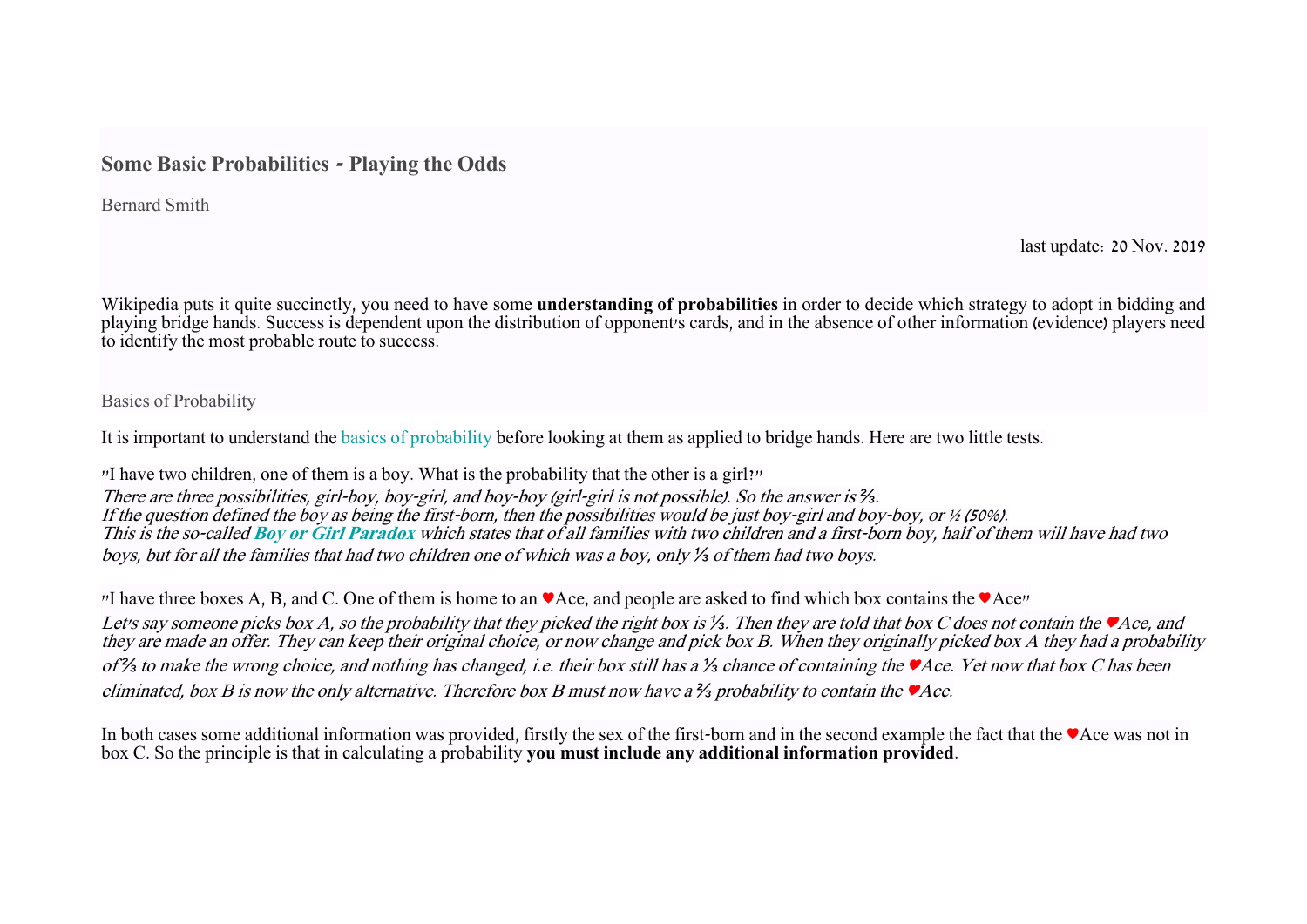An important aspect to the way probability theory is applied to bridge playing is the so-called **[Bayesian probability](https://en.wikipedia.org/wiki/Bayesian_probability)**. Wikipedia tells us this is about the way the theory of probability is applied to interpret **reasonable expectations**, e.g. the likely distribution of cards in a bridge h[and. The idea is that](https://en.wikipedia.org/wiki/Posterior_probability)  we can specify a likely distribution of cards (values) in a bridge hand as an **[a priori](https://en.wikipedia.org/wiki/Prior_probability) [probability](https://en.wikipedia.org/wiki/Prior_probability)** and update the probabilities to an **<sup>a</sup> [posteriori](https://en.wikipedia.org/wiki/Posterior_probability)** [probability](https://en.wikipedia.org/wiki/Posterior_probability) as new 'evidence' appears in the form of bidding and card plays. At times this can become quite complicated, but even a limited understanding of the basics can really give a bridge player a better insight into the meaning of the bidding and the best strategy to play out the cards in any specific hand.

Examples

Many of the most important playing techniques such as elimination plays, [finesses,](https://en.wikipedia.org/wiki/Finesse) etc. are based on the way high-card points (HCP), suits and facevalues cards are most likely to be distributed. An **example** best highlights this.

Dummy ♠A-10-9 ♥5-4 ♦A-Q-6-5-4 ♣J-5-3

Declarer ♠J-2 ♥A-9-7 ♦7-3-2 ♣A-K-Q-9-6

Here we have a contract of 3NT. Declarer has 8 top tricks, and the lead of ♥2 suggests that ♥ are split 4-4. So declarer can afford to give up the lead once. The finesse of ♦A-Q is a 50-50 chance, whilst the double finesse of ♠A-10-9 (using the Jack) offers a 75% chance that the honours are split and thus the 9th trick will be found.

To be totally pedantic I have read that you are meant to say declarer **finesses the** Queen, or is **finessing against** the King. What 'finesses the Queen' means is to play the Queen (from Ace-Queen), and is thus the same as saying (writing) the outstanding King is finessed against.

Here is another simple **example**.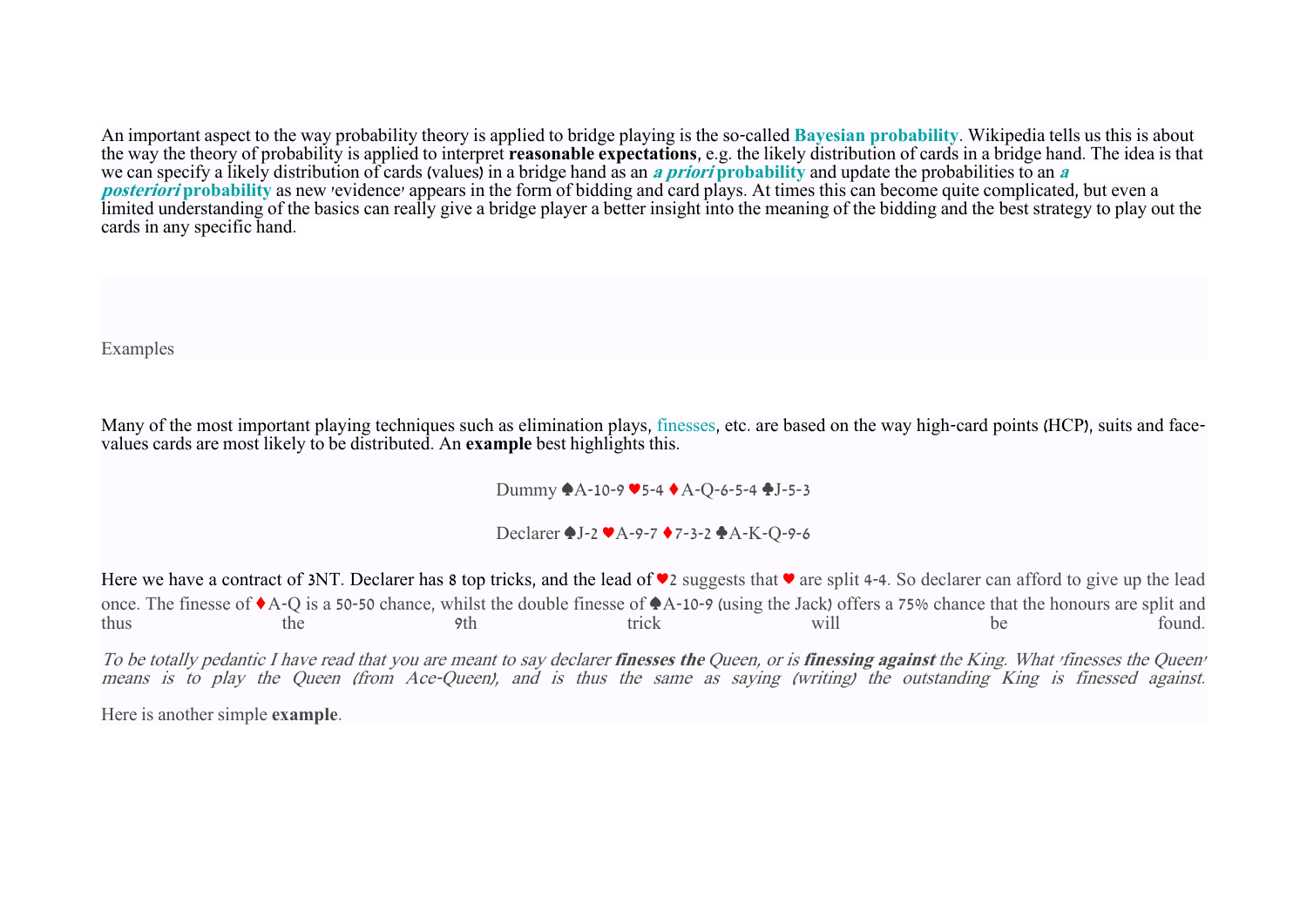### Dummy ♠A-6-4 ♥6 ♦8-7-6-2 ♣K-8-7-5-2

### Declarer ♠K-3-2 ♥A-K-7-3-2 ♦A-K-4 ♣A-3

Again declarer is playing 3NT, has 8 top tricks, and the lead was the ♦3 (since dummy holds the ♦2 this suggests a 4-2 split). Does declarer look to the 6-card  $\bullet$  or to the 7-card  $\bullet$  for the 9th trick? With 7 cards missing in ♥ the most probable split is 4-3 with a 62% probability, and with only 6 missing cards in ♦ the most probable split is 4-2 with a probability of 48.4%. So in both cases declarer must play out the A-K and then play 2 losing rounds in order to find the 9th trick. The article which proposed this example closed by noting that "clearly it is better to play for the 62% in ♥ than for the 48.4% in ♦". But I am not convinced, since what Declarer does not want is a spilt worse than 4-3 in ♥ or worse than 4-2 in ♦. Worse than 4-3 in ♥ is 38%, and worse than 4-2 in ♦ is only 16% (4-2 and 3-3 is fine), so it would be better to play for the drop of  $\bullet$  and not  $\bullet$ . However it is irrelevant even with a 4-2 split in  $\bullet$ 's declarer does not have the dummy. necessary 3 entries to dummy. This is a good example showing that the reader must really sit back and look at the different hands and truly think about what they mean and what the lesson is.

In this **example** declarer must decide between a finesse and playing for a split.

Dummy ♠A-Q-8-6-4 ♥J-9-4-2 ♦A-6-5 ♣4

Declarer ♠3 ♥A-K-Q-10-8-6 ♦9-7-3 ♣A-8-2

Declarer is in 6<sup> $\bullet$ </sup> and the lead was the  $\bullet$ Q. Does declarer play the  $\bullet$ A-Q finesse for the 12th trick, or attempt to 'establish' the 12th trick by ruffing 3 tricks from ♠A-Q-8-6-4. The finesse is a 50-50 option, but establishing the 5th ♠ depends upon a 4-3 split which has a probability of 62%. Does declarer have the 4 entries to dummy? Yes, ◆A, ◆J, and two ◆ ruffs in that order. In fact this option will also work against a 5-2 split with K-x with one opponent, making the total probability of success 71%.

Now we turn to a slightly more complex **example**.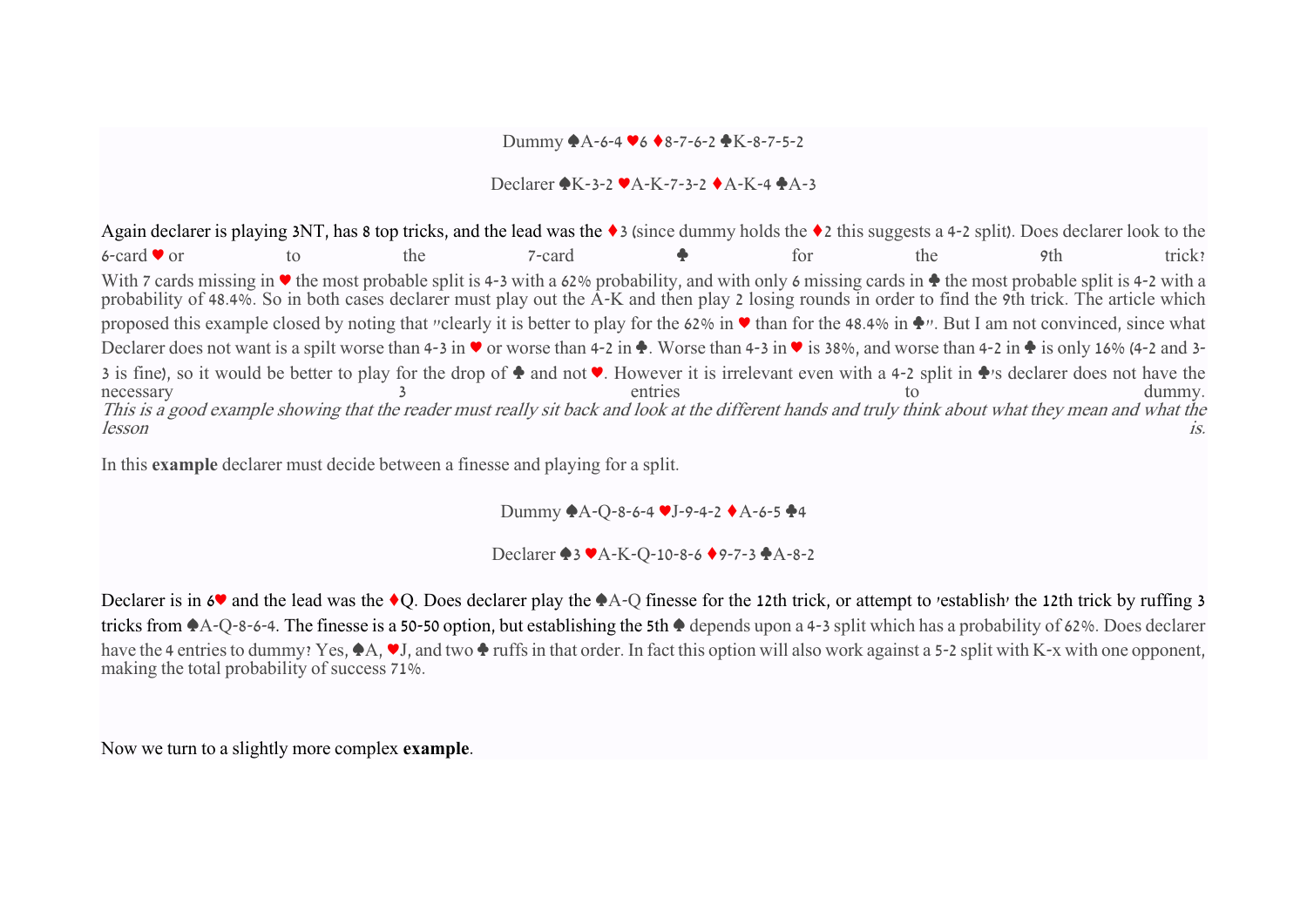#### Dummy ♠4-3-2 ♥K-Q-7 ♦8-3-2 ♣A-J-10-9

#### Declarer ♠A-K ♥A-4-3 ♦A-Q-6-5-4 ♣5-4-3

Declarer plays 3NT against a lead of the  $\triangle$ Queen, won by the  $\triangle$ Ace. Declarer has 7 top tricks and needs 2 additional tricks from  $\triangle$  and/or  $\triangle$ . If Declarer loses the lead, opponents will force out the ♠ King, and may have enough winners to defeat the contract. From  $\bullet$  declarer will need 3 tricks, the finesse (50-50) **and** to make the 3rd winning trick a split 3-2 with opponents (probability 68%), making 3NT+1.<br>The probability of both these plays working, finesse and a good sp The probability of both these plays working, finesse and a good split, is only ½ x 68% = 34%. From ♦ declarer will need 3 tricks, taking the finesse (50-50) twice. This requires that the honours ♦ King and ♦ Queen are not both held by the righthand opponent (and protected ♦K-Q-x). In very simple terms, declarer has a 75% probability to find the ♦ King and ♦ Queen split or nicely placed with the left-hand opponent. the left-hand opponent. Which is better to play, a 75% probability or a 34% probability? The question can be made more interesting if declarer holds ♦A-Q-J-5-4. Then declarer no longer needs the finesse **and** the split 3-2, but only needs the finesse **or** a 3-2 split, which will occur with an 84% probability. Now the odds have changed and the best way to play the hand has also changed.

Let's take an even closer look at a slightly different **example**.

Dummy ♠J-10-7 ♥7-4-3 ♦8-4-3 ♣A-Q-6-2

Declarer ♠A-K-Q-6-3 ♥A-J-10 ♦A-Q-5 ♣8-7

Again the contract is 3NT but now the opponents have intelligently lead a ♦ (a good 'safety play', always good to give opponents what you know they always anyway). will always anyway). Declarer can see 8 top winners, and needs just a 9th winner to make the contract. Based upon [a priori](https://en.wikipedia.org/wiki/A_priori_probability) probabilities, declarer has three options. Option A - to use the ♠J and ♠10 as entries to make two successive finesses of ♥A-J-10. This has an a priori probability of success of 75% for one of the two finesses. Option B - to make the two different finesses in the minors in order to win one of them, this also has an a priori probability of winning a 9th trick of 75% from one of the two finesses. Option C - take one finesse through ♥A-J-10 and then finesse one of the minor suits. The probability to find both ♥K and ♥Q together with the right-hand opponent is a priori 25%, and adding that to half the a priori probability of Option C (75%/2), adds to 62.5%. What to do? If the first finesse works, then the problem is solved. But what if the first finesse fails? If the first finesse fails the 'future' probabilities also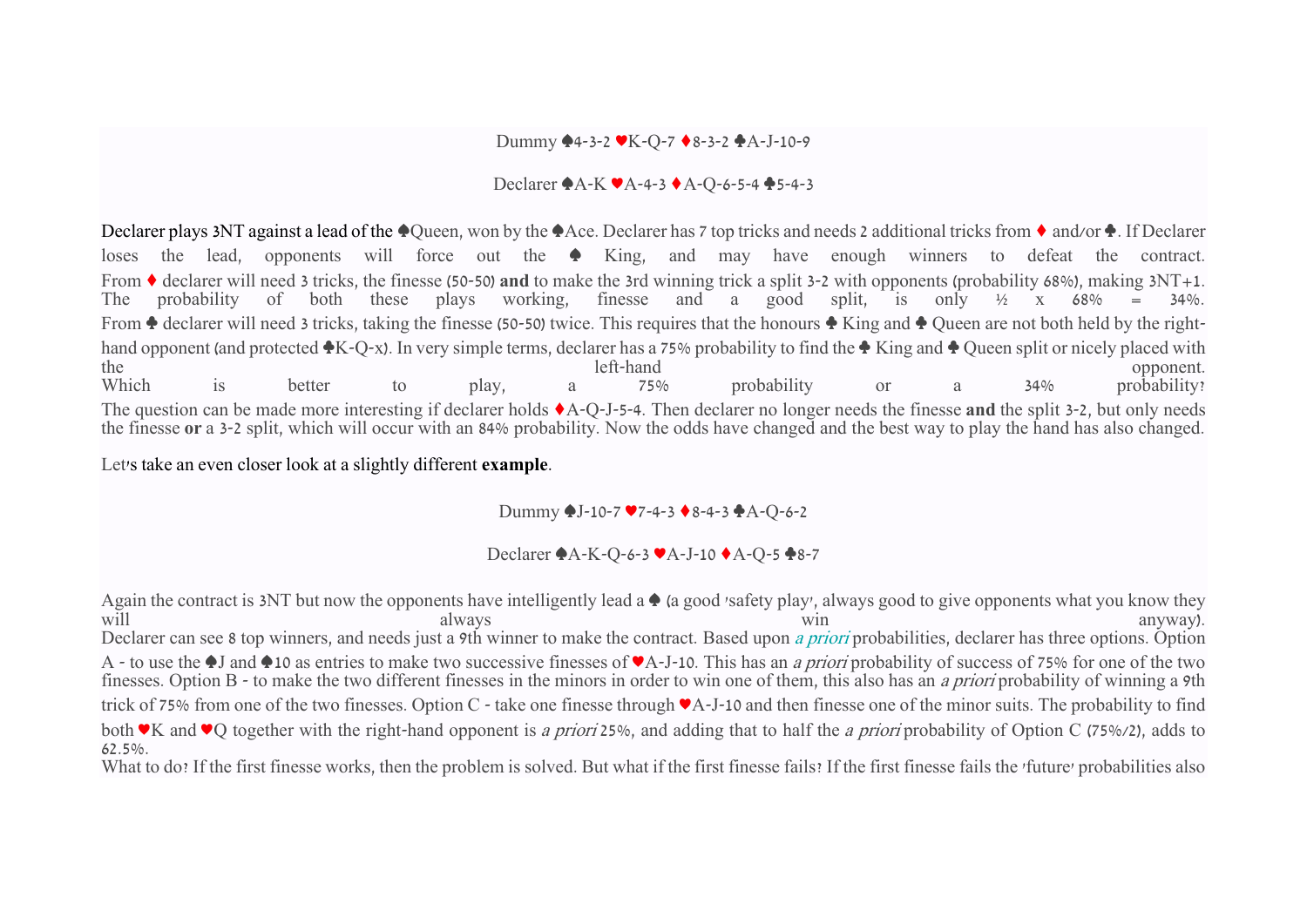change since new information has been provided. You can no longer count on a priori probabilities, but must now look at [a posteriori](https://en.wikipedia.org/wiki/A_priori_and_a_posteriori) probabilities, the probabilities change because new evidence has appeared.

Let's take the first finesse of ♥A-J-10 (valid for both Option's A and C) and it fails. In Option C the first finesse of ♥A-J-10 failed, and now taking one of the finesses in the minor suits simply has an a posteriori probability of ½ (50-50). But the two finesses in Option A **are linked**, and therefore the <sup>a</sup> priori probability of 75% now drops to an *a posteriori* probability of 67%. So it is clearly better to continue with the original plan to play for a double

#### finesse of ♥A-J-10.

In Option B the two finesses on the two different minor suits are independent, the first finesse failed so the second finesse in the other minor now has an a posteriori probability of ½ (50-50).

# Conditional Probabilities

What we have seen is that the *a priori* probability is just the ratio of the number of favourable options over the total number of possible options.

Example, in that last hand initially the  $\blacktriangledown K$  and  $\blacktriangledown O$  in the opponents hands could be split K-Q/x-x, K-x/Q-x, Q-x/K-x, and x-x/K-Q. So each of these options has an a priori probability of ¼ (25%). Now you take the finesse and look at the different **['conditional' probabilities](https://en.wikipedia.org/wiki/Conditional_probability)**. In the first split K-Q/x-x the King has a 50-50 chance of winning (taken at random from K-Q). For the second split K-x/Q-x, the King should win and we give it a conditional probability of 1, and in the other two splits the King will not win and the conditional probabilities are 0. So the probability of the event occurring is the *a priori* probability multiplied by the conditional probability for each situation. If you do the maths the overall probability of the King appearing with the left-hand opponent on the first finesse is <sup>3/8</sup> (<sup>1/8</sup> for the split K-Q/x-x and ¼ for the split K-x/Q-x). Now if the King won the first finesse, what is the a posteriori probability of success in taking the next finesse on the Queen? There are now only two options, the split K-Q/x-x and K-x/Q-x. Taking their overall probabilities (<sup>1</sup>/<sub>8</sub> and <sup>1</sup>/<sub>4</sub>) and dividing them by the total probability for the King to win the first finesse (<sup>3</sup>/<sub>8</sub>) gives an a posteriori probability of finding K-Q/x-x (after the King won the first finesse) of ⅓ and an a posteriori probability of finding K-x/Q-x (after the King won the first finesse) of ⅔ (67%).

Below we have a short and simple discussion about what are [a priori](https://en.wikipedia.org/wiki/A_priori_probability) probabilities, such as how HCP and suits might be assumed to be distributed **before** any additional evidence is taken into account.

This means that you sit down and pick up your hand, and ask "what are the probabilities (chances) of finding that particular distribution, those particular cards, and that number of points,…". And remember these probabilities are valid for any player picking up any of the 4 hands dealt at the table. Everyone starts with the same chance.

Naturally the bidding and actual playing of cards will change a players assumptions about how the cards and HCP are actually distributed in any specific hand.

**Warning** - Discussing probabilities is not the same as discussing what might or might not be actually declared and played in competitions, nor is it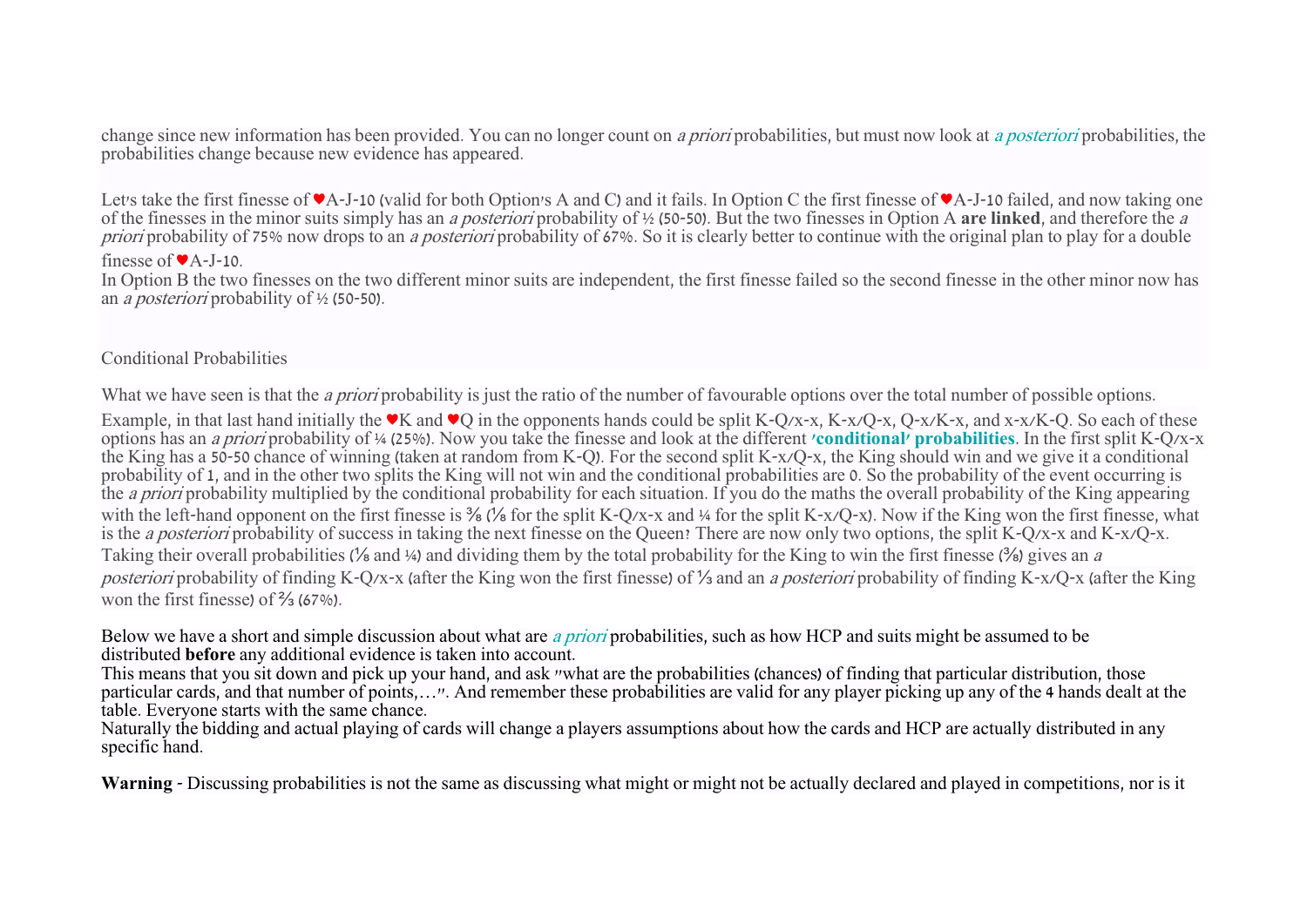the same as what might best be played either by humans or by computer programs. In addition, I must stress that we have below what are called a [priori](https://en.wikipedia.org/wiki/A_priori_probability) odds, or what we would expect to be the distribution of HCP, suits or face-value cards in a 'fair', 'random', 'unbiased' world with 'all things [being equal'](https://en.wikipedia.org/wiki/Ceteris_paribus). Often discussions about probability in bridge are actually more about a sequence of **logical deductions** that evolve as the cards are played, i.e. deductions that evolve as the 'odds' evolve with the cards played. What we are discussing on this page are **the probabilities distributions of the cards when dealt**, assuming that the cards were shuffled and dealt properly.

And we must also remember that the distribution of HCP, suits and face-value cards are not the only kind of uncertainty in bridge. Bidding systems are not perfect, and along with the strategies of the opponents (competitive bidding and card play), a different form of uncertainty is introduced which is more dependent upon human psychology than on statistics. It must be said that studies on optimal play almost always focus on understanding the best line of play and defence when all four hands are visible to all participants (i.e. so-called **double dummy**).

A good part of the below discussion on the distribution of HCP and suits is based upon the tables found on some webpages of the [Occasional](http://www.occasionalenthusiast.com/bridge-hand-probability-analysis/)  [Enthusiast.](http://www.occasionalenthusiast.com/bridge-hand-probability-analysis/) What I have done is to extract some specific examples from the tables, hopefully these examples are the most interesting for the bridge player.

Point Count

It is possible to calculate the probability to **hold any specific number of high-card points (HCP)** in any specific individual hand. For example you have the highest probability  $(9.41\%)$  to hold exactly 10 HCP, and a slightly lower probability (9.36%) to hold exactly 9 HCP, but a still lower probability (8.94%) to hold exactly 11 HCP. The probability to hold 10 HCP or less is 56%.

Being dealt **7 to 12 HCP accounts for just over 50% of all hands**. This breaks down to one hand in every four will have 6-8 HCP, two hands in every seven will have 9-11 HCP, and 1 hand in every five will have 12-14 HCP.

Being dealt 15 to 17 HCP accounts for 10.1% of all individual hands (but only about 4% of all hands have the strong No Trump distribution). Being dealt 16 to 18 HCP only accounts for 5.7% of all individual hands. Moving from a 1NT point count of 16-18 HCP to 15-17 HCP meant moving from 1 hand in 49 to 1 hand in 25, making an opening 1NT twice a likely with 15-17 HCP as with 16-18 HCP.

Being dealt 20+ HCP accounts for only 1.45% of all hands and thus will occur around once in every 70 hands, and being dealt 24+ HCP accounts for only 0.1% (once in every 1,000 hands).

Dropping the strong  $2 \cdot s$  bid and keeping a strong  $2 \cdot t$  to indicate 20+ HCP is a no-brainer, despite the fact that many experts question the efficiency of the weak  $2 \triangleleft$  opening.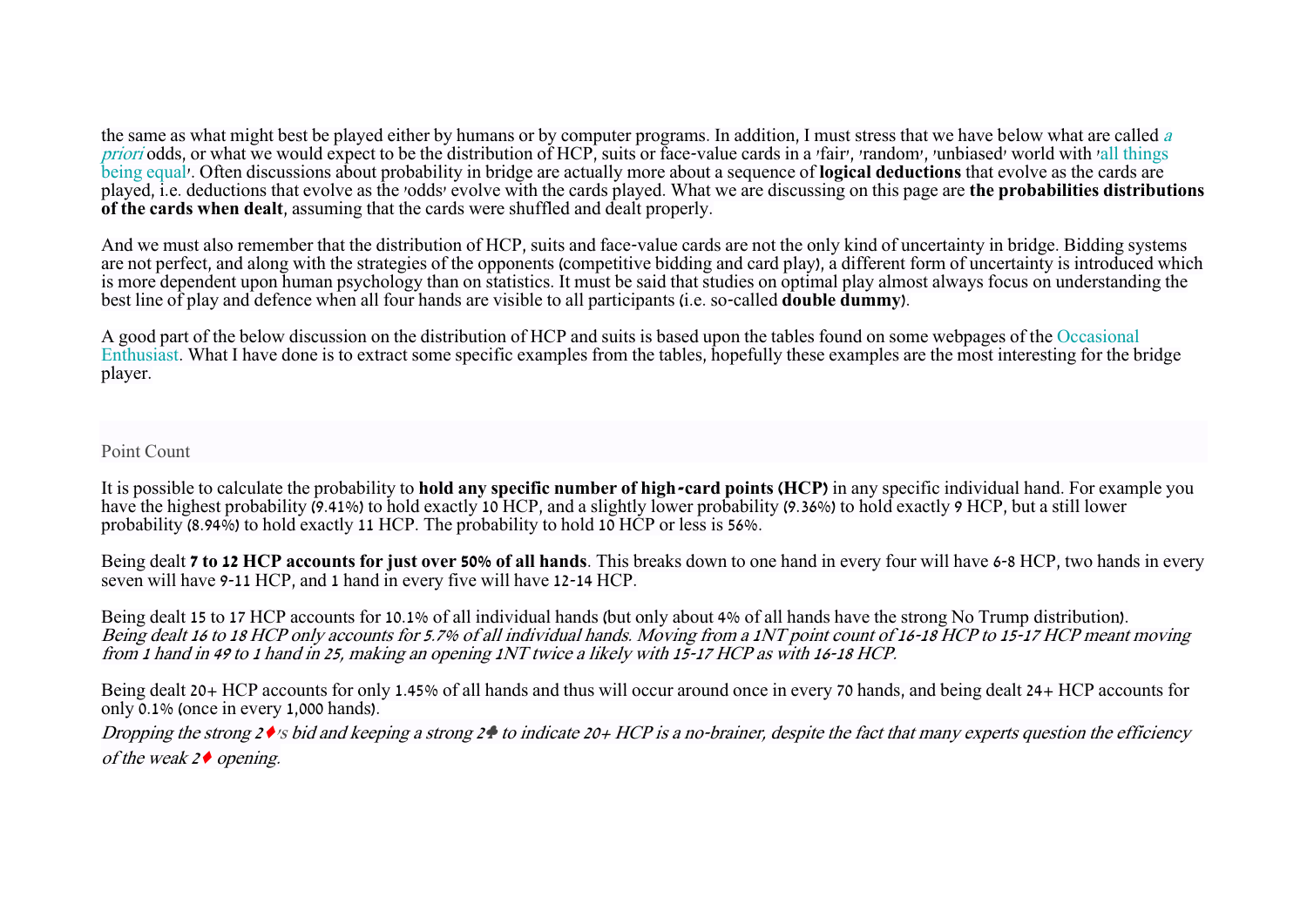A nice way to look at the HCP distribution in a hand is to consider **an evening's bridge playing 24 hands**. You would expect to find no hands with 0- 2 HCP, 3 hands with 3-5 HCP, 5 hands with 6-8 HCP, 7 hands with 9-11 HCP, 5 hands with 12-14 HCP, 3 hands with 15-17 HCP, and no hands with more than 17 HCP. Players spend far too much time learning bidding options and conventions for hands with lots of points and don't focus enough on part-score bidding, competitive interventions, and card play. And yes, I know it adds to 23 and not 24, but that just because of the rounding error. You chance of getting a hand with 18+ HCP is still only 4% or 4 times in 100 hands. So maybe you will get one of those hands next week! Good luck, but remember that with at least two of those wonderful 18+ HCP hands, your partner will Pass. Also for the occasional 1NT opening (15-17 HCP), partner will pass half the time (46%) unless you use the Jacoby Transfer Convention (responder has about a 30% chance of having a 5-card major in front of an opening 1 NT).

So given that more than 50% of your 24 hands will only have 5-11 HCP, there is all the more reason to get to know well the [weak-two bids](https://en.wikipedia.org/wiki/Weak_two_bid) even if a hand with a  $6+$  card suit will probably only occur once for you in an evenings bridge.

Playing with a partner you must add you HCP together. In nearly half (46%) of the 24 hands you will have together 18-23 HCP, so you had better be good at bidding and playing part-scores. Maybe 4-5 hands (23%) will have 24+ HCP and could be played in game. You and your friends, playing 24 hands a week, will have to wait 3 months before getting a small slam with 33+ HCP.

Distribution

The most probable distributions in any individual hand are 4-4-3-2 (21.6%), 5-3-3-2 (15.5%), 5-4-3-1 (12.9%), 5-4-2-2 (10.6%) and 4-3-3-3 (10.5%). These 5 distributions represent more than 70% of all individual bridge hands.

One of the hands that is often quoted a causing problems in bidding systems is the 4-4-4-1, which occurs 3% of the time.

You have a 44.34% probability of holding a hand with one or more 5-card suits, but no 6-card suits.

You have a 35.08% probability of holding a hand with one or more 4-card suits, but no 5-card suits or longer (only the 4-4-4-1 distribution which occurs with a probability of 2.99% is not also included in the NT type distribution).

You have a 39.85% probability to hold an NT type distribution with 4-4-3-2, 4-3-3-3, or 5-3-3-2 with a 5-card minor suit (54% of NT type hands will have the distribution 4-4-3-2, and an NT type distribution with a 5-card minor will occur only 19% of the time).

You have a 16.55% probability of holding a hand with one or more 6-card suits, but no 7-card suits or longer.

You have a 3.53% probability of holding a hand with one 7-card suit, but no 8-card suit or longer.

You have a 0.47% probability of holding a hand with one 8-card suit, but no 9-card suit or longer.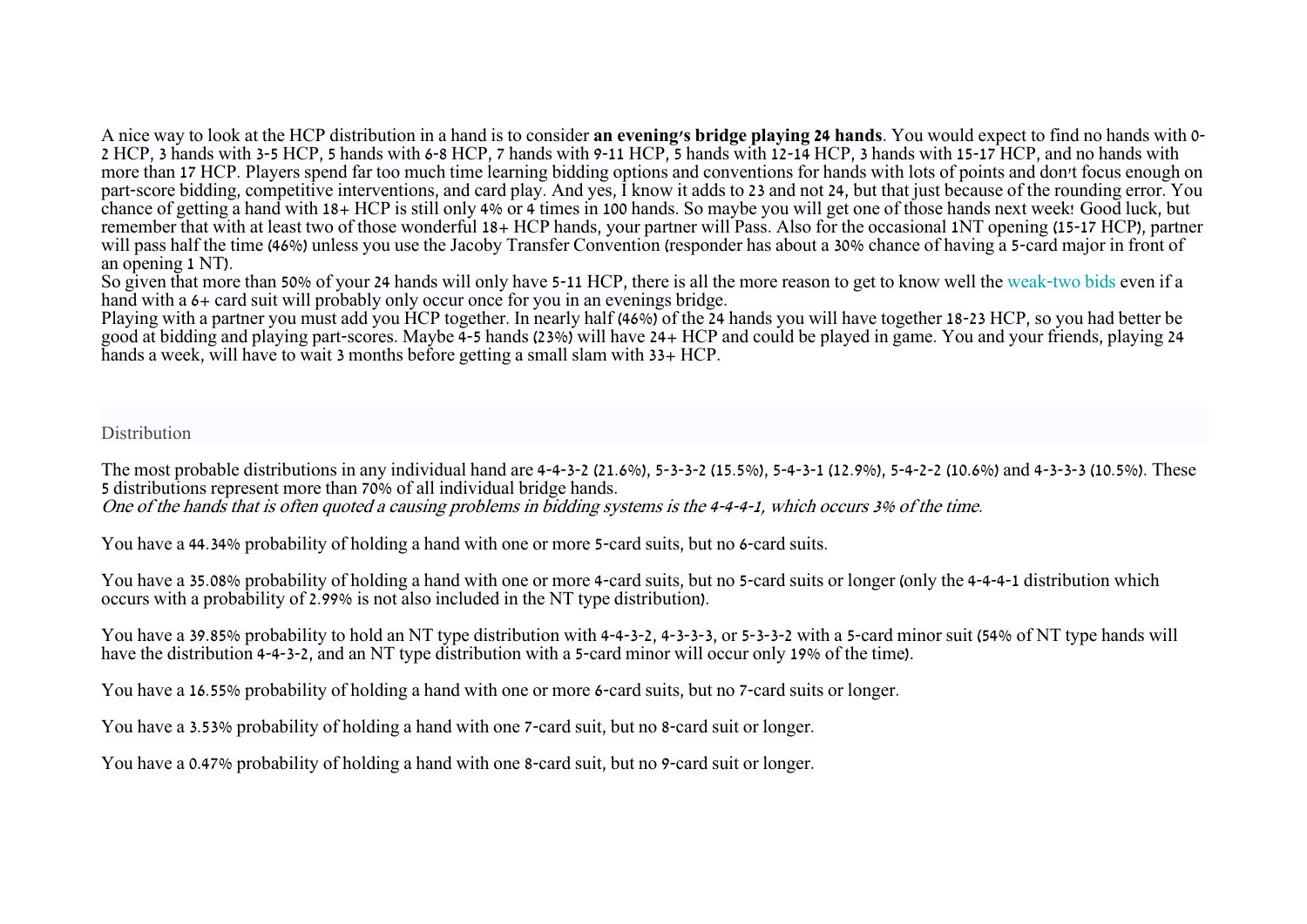You have a 5.10% probability of holding a void in one or more suits (one in every 20 hands).

You have a 30.6% probability of holding one or more singletons (every 3 or 4 hands).

You have a 53.8% probability of holding one or more doubletons (every second hand).

Points and Distribution

You have a 6.51% probability of holding 12-14 HCP and a 4-3-3-3 or 4-4-3-2 distribution (and an addition 0.54% probability of holding one of those distributions but with exactly 18 HCP). You have a 0.97% probability of holding 12-18 HCP and a distribution 4-4-4-1. You have a 1.59% probability of holding 12-14 HCP and a distribution 5-3-3-2 with a 5-card minor suit. You have a 4% probability of holding 12-18 HCP and a distribution 5-4-2-2 or 5-4-3-1 or 5-4-4-0 with a 5-card minor.

So you have around a 13% probability of holding a hand with between 12-18 HCP and a distribution suited to an opening bid of a ['better minor'](https://en.wikipedia.org/wiki/Prepared_opening_bid) (so excluding the strong NT distributions with a 5-card minor suit).

You have a 6.50% probability of holding 12-18 HCP and at least one 5-card major suit.

You have a 4.08% probability of holding 15-17 HCP and an NT distribution (one in every 25 hands).

You have a 2.18% probability of holding a weak 6-card major (6-3-2-2 or 6-3-3-1) with 5-10 HCP, and an additional 1.09% probability of holding a weak 6-card  $\bullet$  suit with 5-10 HCP.

Point Count Adjusted for Distribution

Above we saw HCP and card distribution probabilities for a 13-card bridge hand. But what happens if you take that purely statistical distribution of HCP and add additional distributional points based upon the [Pavlicek](https://en.wikipedia.org/wiki/Richard_Pavlicek) Point Count? Remember this point count system adds 3 points for a void, 2 points for a singleton and 1 point for a doubleton, adjusts for unprotected honours, and adds extras point for long suits, as well as a point for holding all 4 Aces and ½ point for each of the 10's.

What happens is that the probabilities of holding hands with a specific number of total points changes, sometimes quite dramatically.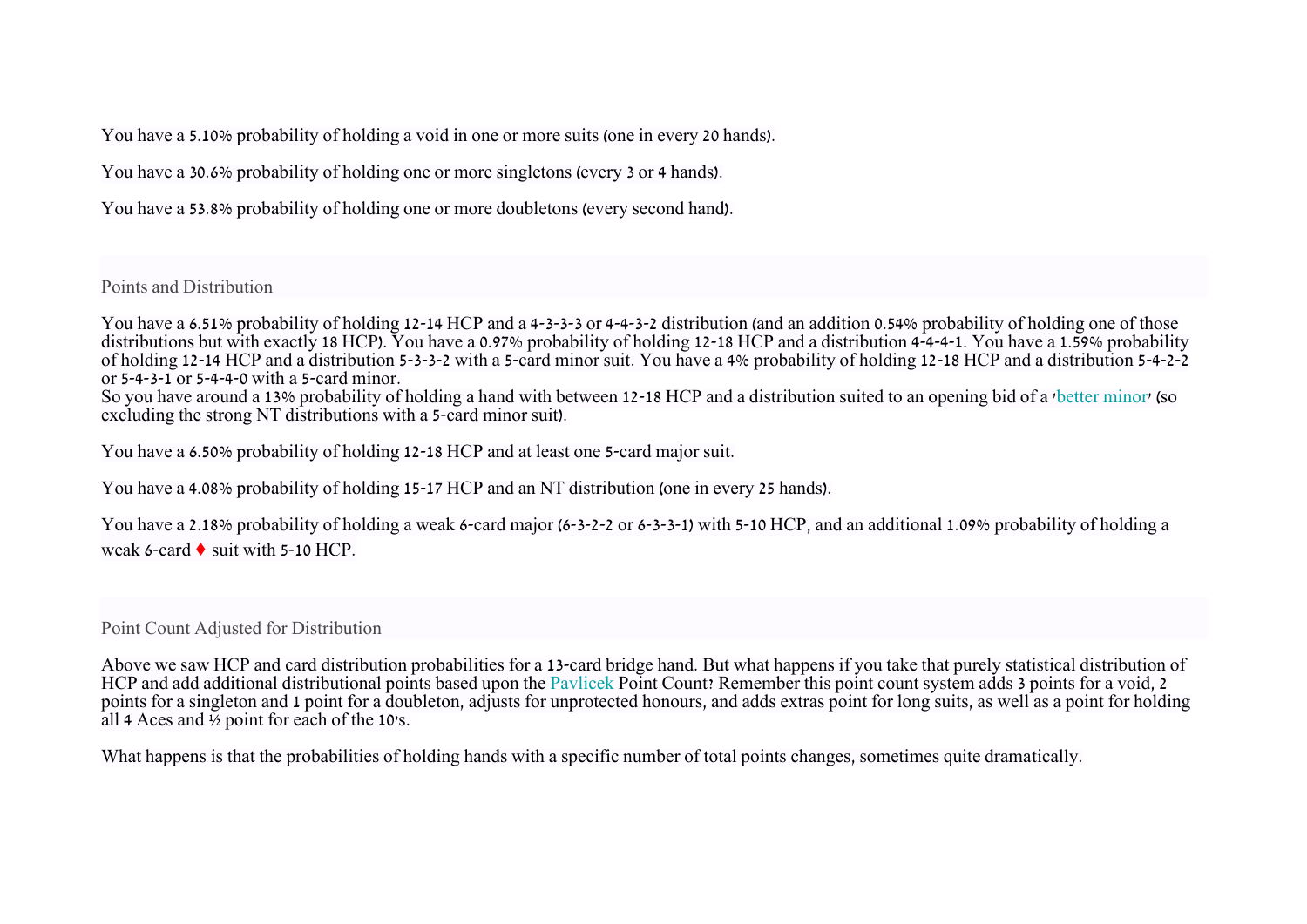Based purely on HCP the hand with the highest probability was one holding exactly 10 HCP (9.41%). However adjusted for distributional points for all types of hands holding exactly 10 HCP, the probability of the occurrence of that type of hand drops to 9.02%, and the hand with the highest probability becomes the one with 11 total points (9.16%). Based purely on HCP the probability to hold 10 HCP or less was 56%, now the probability to hold 10 total points or less is just under 44%.

Being dealt 7 to 12 HCP accounted for 51.2% of all hands, but now adjusted for distributional points the range 7-12 total points (inclusive) accounts for only 45% of all hands.

Being dealt 15 to 17 HCP accounted for 10.1% of all individual hands, but now adjusted for distributional points the range 15-17 total points (inclusive) accounts for 18% of all hands.

When looking at the range 15-17 HCP we found that about 4% of hands were No Trump ones. Traditionally we do not count distributional points when evaluating NT hands. However many experts do add ½ points for useful 10's, and some experts down-grade hands with exposed honour cards (e.g. QJ doubleton). The increase from 10% to 18% is largely based upon hands with less that 15 HCP but which have strong distributional characteristics (e.g. singletons, or solid long suits) and thus move into the 15-17 total points range. There are also a few hands that have 15-17 HCP but are re-evaluated at 18+ when distributional points are added.

Being dealt 20+ HCP accounted for only 1.45% of all hands, but now adjusted for distributional points the 20+ total points accounts for 3.51% of all hands.

# Partnership Combined Points (2 hands)

The previous probabilities were for individual hands, but it is also possible to calculate combined probabilities for the HCP and card distributions in 2 hands.

Based purely on HCP, a partnership can expect to hold a combined 25+ HCP 17.5% of the time (one in every 6 hands). This excludes additional points added for distribution, vulnerability, etc. And a partnership can expect to hold 30+ points about 2.2% of the time. **Expert players will try to push to game when holding a combined 23-24 HCP, particularly if vulnerable**. A partnership can expect to hold a combined 24+ HCP 23.4% of the time and a combined 23+ HCP 30.3% of the time. Experts consider that they have a fighting chance of game when holding 10 cards in a suit and with a 20- 20 HCP split. This means that experts will try for game on up to 50% of their contracts. This equally true for expert opponents, so it can be that up to 50% of all contracts played at a table could be game attempts.

If one partner holds exactly 12 HCP there is a 28.1% probability that the other partner will hold 12 HPC or more. If one partner holds exactly 15 HCP there is a 36.5% probability that the other partner will hold 10 HPC or more, and a 19.1% probability that they hold 12 HPC or more. If one partner has exactly 10 HPC there is only an 8.5% probability that the other partner will hold 16 HPC or more. The probability distributions are not symmetrical.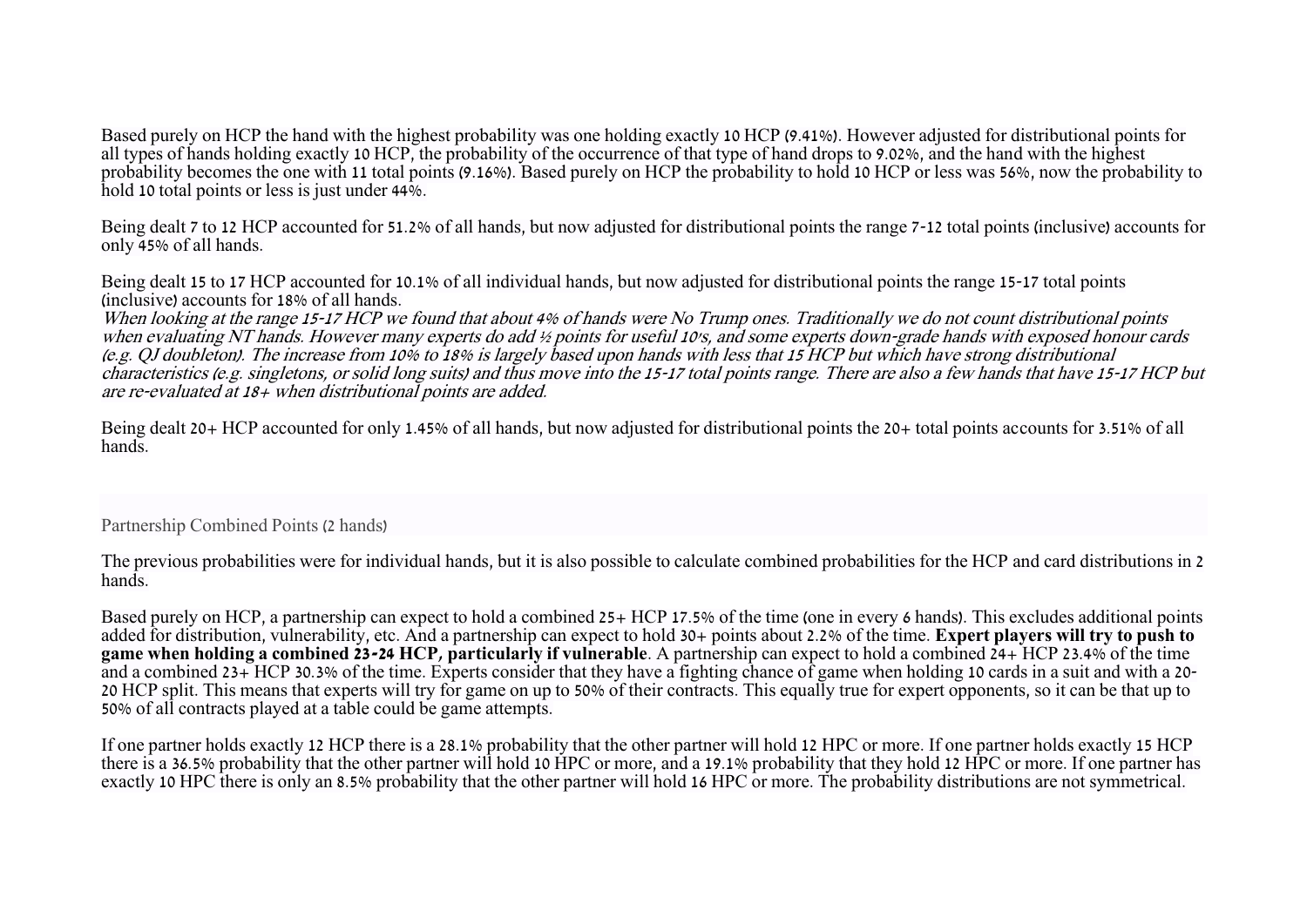If a partnership has 25 HCP how will the opponents HCP be distributed? The opponents HCP will be distributed between 5-10 and 10-5 a total of 67% of the time. If the partnership has 26 HCP the opponents HCP will be distributed between 5-9 and 9-5 a total of nearly 60% of the time.

Partnership Combined Distribution (2 hands)

By far the most common distribution across two hands is 8-7-6-5 which occurs with a probability of 23.6% (about every 4th hand). The next most likely distribution for a partnership is 7-7-6-6 with a 10.5% probability. The third most likely distribution is 9-7-6-4 with a probability of 7.3%, and then both 9-6-6-5 and 8-7-7-4 have a probability each of 6.6%. The fact is that if a partnership has an 8-card suit, there is a good chance that opponents will also have an 8-card suit. Or put another way **if your adversaries have bid an 8-card suit, you and your partner also have an 8-card suit**. Of course the distribution of the 8 cards can range from 8-0 through 4-4 to 0-8.

The only distributions that do not include an 8-card suit are 7-7-6-6 and 7-7-7-5, which total only 15.7% of all combined hands. Or put another way, **84% of all distributions across two hands include at least one suit of eight or more cards**. This means that in more than 4 in every 5 games both teams will have at least one 8-card suit.

The definition of a 'good fit' is often used when a partnership holds an 8-card 'primary' suit, and another 7-card or 8-card 'secondary' suit (this will occur about 30% and 10.3% respectively).

One problem that partnership's face is when their two hand have the same shape. It can occur that partnerships play in a suit contract with few ruffing opportunities, whereas they should be playing in NT. There is a 40% probability that if one partner holds 4-3-3-3, then the other partner will hold the same exact distribution. It is nearly the same for two hands having the same distribution 4-4-3-2 (39.6%). The only other significant probability is for two hands with a 5-3-3-2 distribution (12%).

Interestingly if one partner holds a hand with a singleton there is only about a 2.5% probability that the other partner also has a singleton. If partner has a void, then there is only about a 0.03% probability of the other partner also holding a hand with a void.

If one partner holds exactly 5 cards in a suit, the probability of the other partner holding exactly 3 cards in the same suit is about 31% (29% for only 2 cards and only 17% for 4 cards). The probability that the other partner has less than 3 cards in the same suit is 45.6%, so the probability that the partner holds 3 or more cards in the same suit is 54.4%, meaning that **a partnership has a 1 in 2 chance of finding an 8-card fit**.

If one partner has exactly 4 cards in a suit, the probability of the other partner holding exactly 4 cards in the same suit is only 22.2% (or 33.7% for holding at least 4 card support).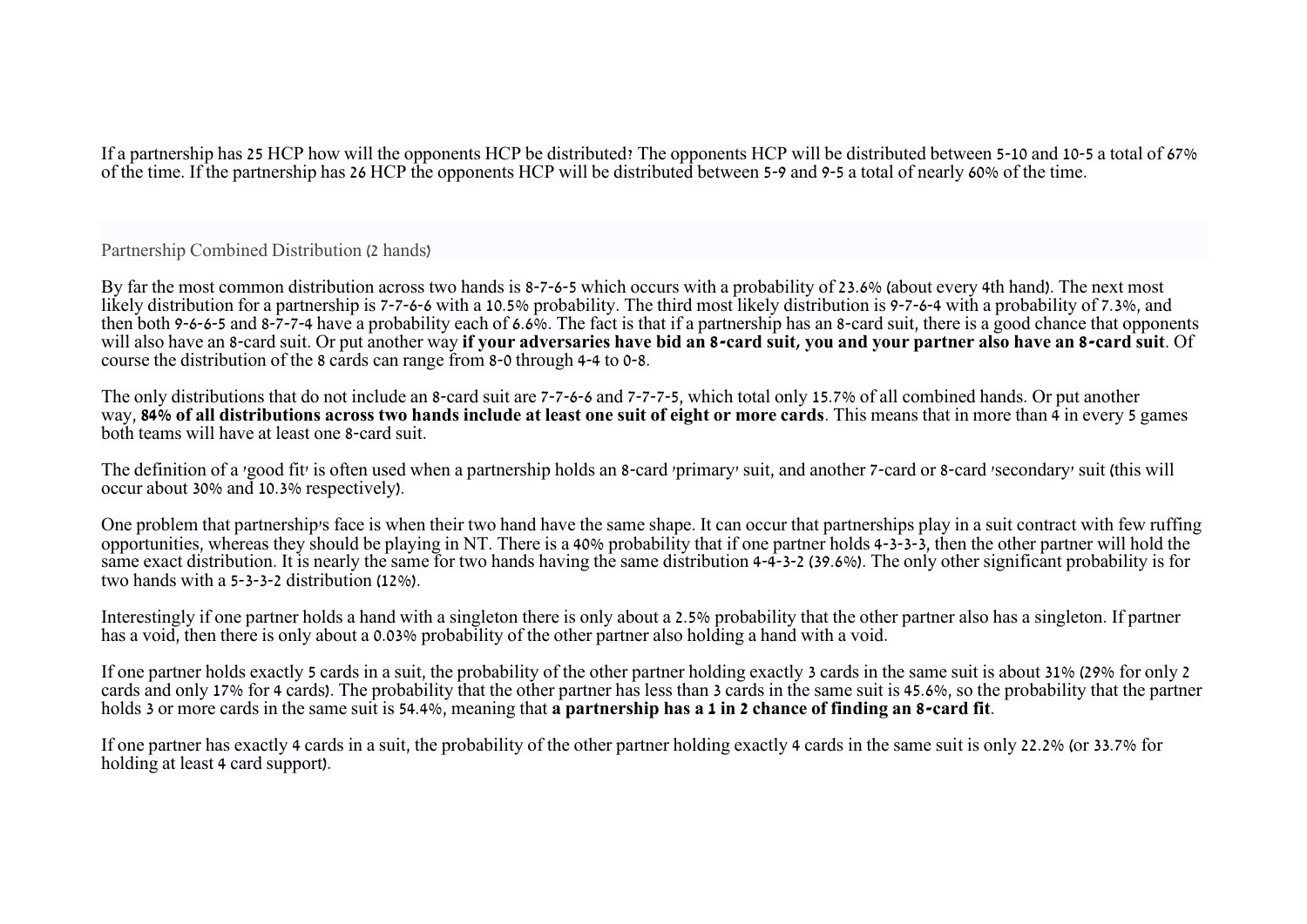If one partner holds exactly 6 cards in a suit, the probability of the other partner holding exactly 2 cards in the same suit is about 33% (28% for 3 cards and only 19.5% for 1 card). The probability that the other partner has less than 2 cards in the same suit is only 23.8%, so there is a 76.2% probability that partner is holding at least 2 cards in the same suit.

Warning - These probabilities are not symmetrical. For example if one partner holds exactly 3 cards in a suit, the probability of the other partner holding 5 cards in the same suit is not 31%, but is only 9.1%. The only symmetrical case is when one partner holds exactly 4 cards in a suit, then the probability of the other partner holding exactly 4 cards in the same suit is always 22.2% whichever way you look at it.

When discussing probabilities players must be careful to understand the exact significance of what is written. If one partner is holding exact 4 cards in a suit there is a 22.2% probability that the other partner is holding exactly 4 cards in the same suit. However there is a 33.7% probability that the other partner is holding 4 or more cards in the same suit. And naturally there is a 44.1% probability that the other partner is holding 3 or less cards in the same suit. You can quickly see the justification for looking for fits of the type 5-3 because with one partner holding 5 cards in a suit there is a 54.4% probability that the other partner is hold 3 or more cards in the same suit.

If one partner has two 4-card suits then there is a 63% probability that they will find an 8-card or better fit in one of the two suits. This rises to 83.5% when one partner has two 5-card suits (for at least one 5-3 fit).

Understanding these probabilities affects directly how partnerships should bid their hands. Imagine a partner with a 6-4 distribution. Is it better to repeat the 6-card suit (and hide the existence of the 4-card suit) or to introduce a new 4-card suit (and hid the existence of the 6th card)? With a 6-card suit there is a 76.3% probability to find an 8-card or better suit. Alternatively showing only a 5-4 distribution there is a 74.9% probability of finding an 8 card or better fit in one of the two suits. So it is marginally better to repeat the 6-card suit. All the more true if the 6-card suit is a major. This is based purely on card distribution and not on game values, etc.

Distribution and HCP for NT Hands

3NT hands can be bid with 24, 25 or 26 HCP, but much depends upon how those points are split between the two hands. With only 24 HCP computer simulations show that a partnership has a 41% probability to make 3NT if the points are distributed 12-12, 13-11, or 14-10, but the probability to make 3NT drops significantly beyond the 18-6 point split (36%). Another reason for the move to bidding 1NT with 15-17 HCP.

With a combined 25 HCP the partnership has a 59% of making 3NT with a points distribution of 13-12, 14-11, 15-10, and 16-9, and the probability to make 3NT drops below 50% only for point distributions 21-4 or worse.

With a combined 26 HCP the partnership has a 75% of making 3NT with a points distribution of 14-12, 15-11, 16-10, and the probability to make 3NT drops below 50% only for distributions 25-1 or 25-0. For all distributions of 20-6 points or better the probability of making 3NT still exceeds 70%.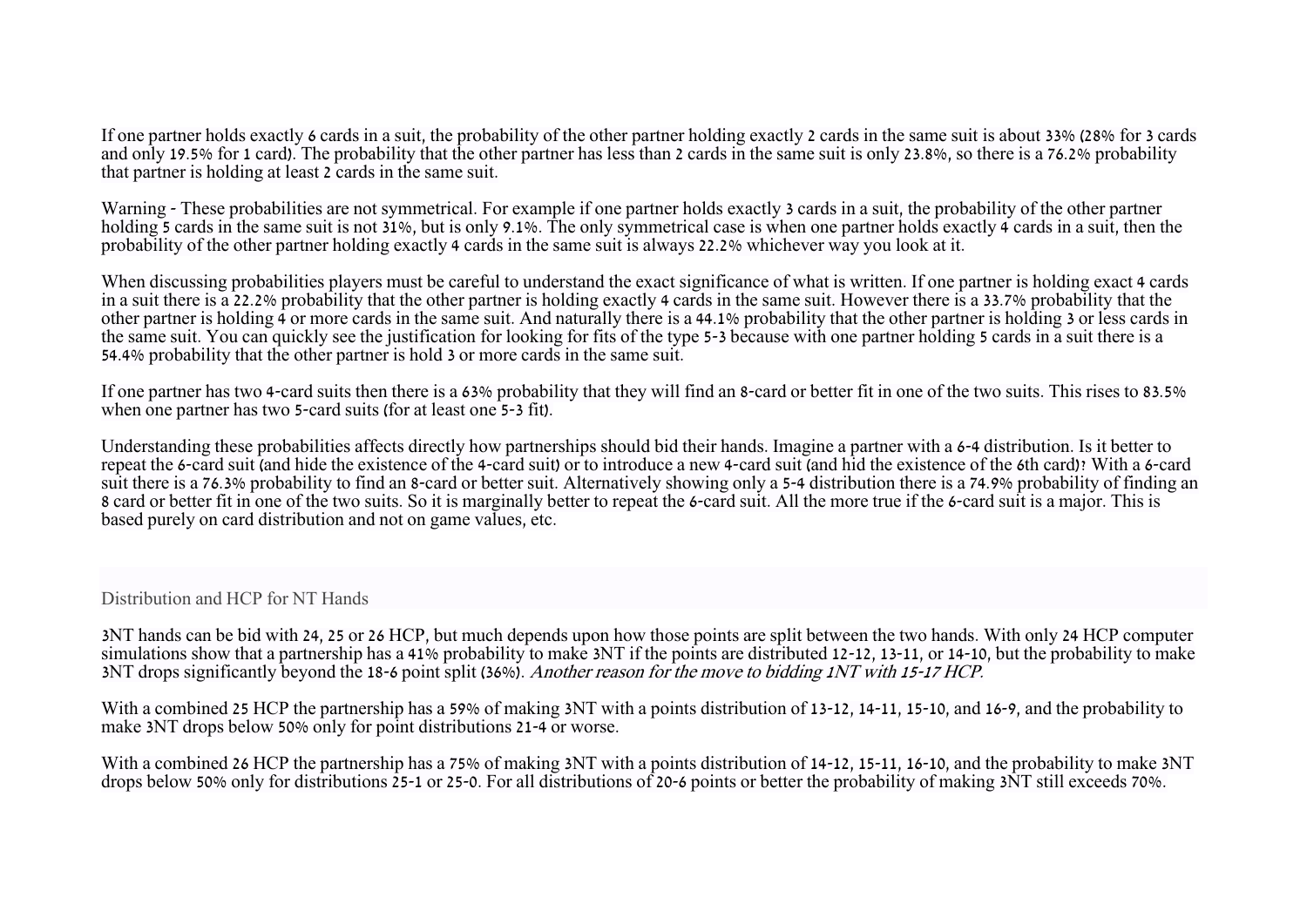Even or close-to-even HCP splits have the best change of making 3NT. Unbalanced HPC splits down to about 7 HCP in one hand have a 4% lower chance of making 3NT. The logic is simple. Making most 3NT hands will depend upon one or two directed leads (for example to exploit a finesse), but weak dummies provide few or no entires (or useful card combinations in general).

Naturally this discussion depends upon the opponents have their points more or less evenly distributed. NT hands are more difficult to play if the split of points in the hands of the opponents is not more or less even. This is all the more true if the stronger hand of the opponents is sitting behind the stronger playing hand.

We can begin to see why 25 HCP and 15-10, 16-9, and 17-8 card distributions are used as the target for making 3NT (59% of the time), but with just 24 HCP 3NT has only a 41% probability of success. Text books often say that partnerships should always play 3NT with 25 HCP, but 3NT with only 24 HCP is a break-even proposition. The books spend a lot of time looking at "either 8 tricks or 9 tricks" in NT. The problem is that playing 3 NT and making 8 tricks can be a valid risk-reward strategy, but making only 7 tricks can be a 'zero'. How to decide to 'up-grade' a hand and arrive in 3NT with only 24 HCP, and end up only making 7 tricks, or to 'down-grade' a hand and just play 1NT? We know that with 24 HCP, split 14-10, there is a 41% probability of making a 3NT game, a 35% probability of taking only 8 tricks (1-down), and an 18% probability of taking only 7 tricks (2-down). But the reality is that we do not know partners HCP to within 1 point, so often the discussion is a bit academic. Maybe the only sensible way to look at things is to 'down-grade' a hand when non-vulnerable, and to 'up-grade' when vulnerable.

Perhaps a more realistic questions is about already being in 2NT with 24 HCP, and trying to decide to accept or not accept a partners invitation, so bidding 3NT or Passing. Vulnerable it is right to continue from 2NT to 3NT with a better than 32% probability of making game. So with 24 HCP bidding a vulnerable 3NT (over 2NT) is always the best option unless the point split is 20-4 or worse. But with 24 HPC bidding a non-vulnerable 3NT (over 2NT) is profitable only when the point split is 15-9 or less. The conclusion is that with the points split more or less evenly (15-9 or better) always accept an invitation and bid 3NT. This solves the "1 NT - 2 NT - !" question. The same computer simulations show that it is not profitable to routinely bid 3NT with only 23 HCP, vulnerable to not.

Probabilities look a little academic and dry, but they have a direct impact on both bidding and card play. A common sequence of bids might be 1♦ -

1♠ - 2NT, showing that the opener has a balanced 18-19 points. If responder replied with an honest 6 HCP they should always bid a vulnerable 3NT (i.e. they have a greater than 32% probability of making a vulnerable game). With an honest 6 HPC but a non-vulnerable game they should Pass (in this situation partner needs at least 7 HCP to make a game bid worthwhile). A partner that replied with a shoddy 5 HPC has pushed opener into a 2NT bid with only a 36% probability of making just 2NT.

In the above example just 1 HCP can make a difference. In fact in part-score and game contracts 1 HCP adds ½ a trick to the probability of success (this advantage disappears in slams). For example KQJ is worth 2 tricks, whereas AQJ is worth 2½ tricks if entries exist for the finesse.

Based purely upon probabilities it would be wise to pass a 20-21 point 2NT bid when holding 4 points or less. However distribution is not the only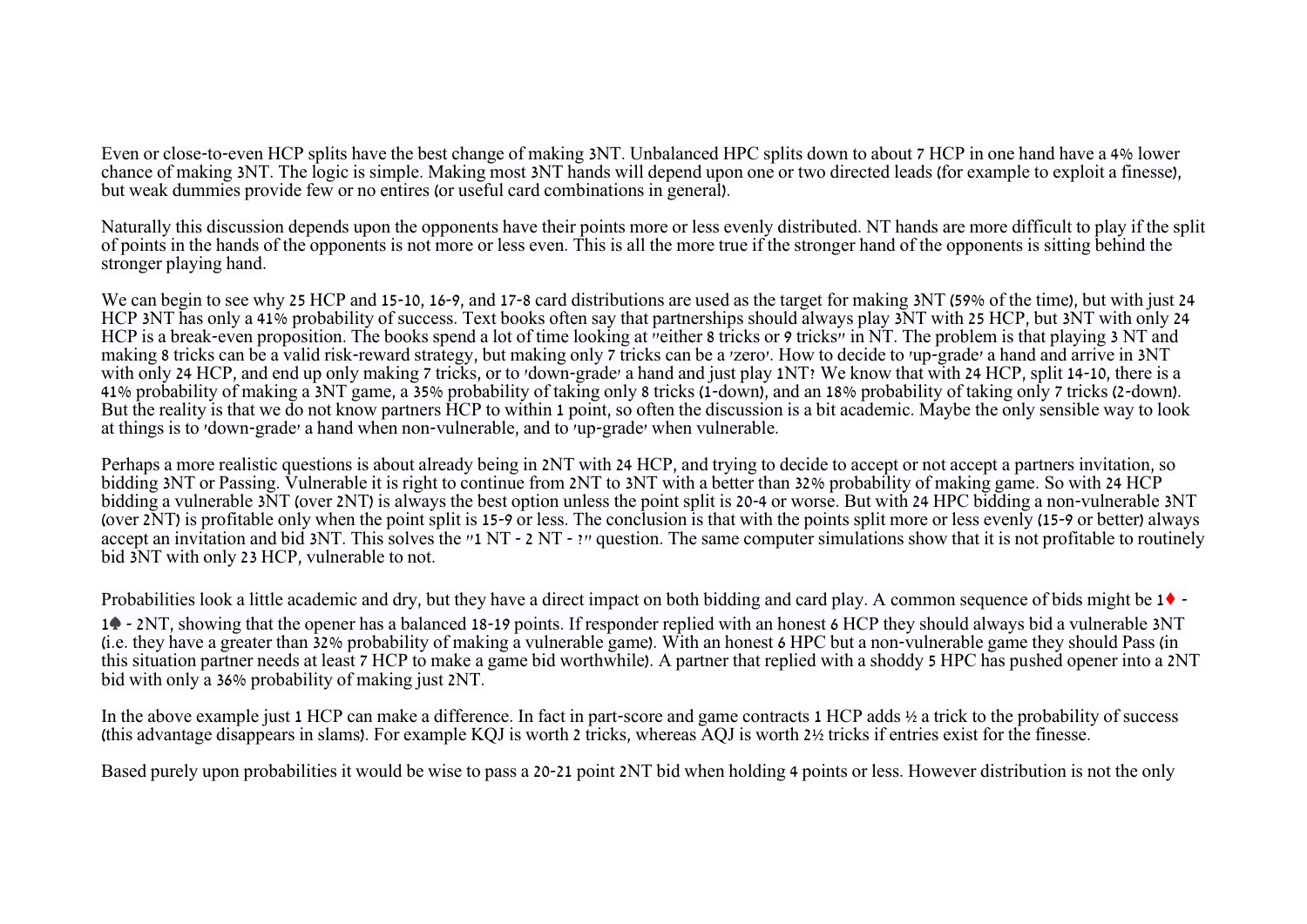criteria. Access to the weak hand could be a determining factor in being able to make a finesse or to developing a long suit. So a partner might pass with Oxx, Jxx, Xxxx, but bid 3NT with Axx, xxx, xxx, xxxx or OJxx, xxx, Jxx, xxx.

A word of warning, computer simulations are about simulating the different distribution of cards (and thus points) but they assume that the games are played in the best way possible against the best defence possible. So you better know how to best play the hands. Playing for 3NT with only 24 HCP could be a waste of time if you do not know how best to play the contract. However playing 3NT with only 24 HPC could be easily if the opponents are not good players and make the wrong lead. You decide.

But before you decide, consider the results of this [study](https://cs.brown.edu/research/pubs/theses/ugrad/2008/winograd-cort.pdf) of alternative bidding and play options on a very large set of double dummy hands. What they found was that there was virtually no chance of 'going down' in the game contracts that were actually bid and where the partnerships held  $26+$ HCP and a least 8 trumps. What was surprising was that 77.1% of the contracts that could have been game declared and 'made' were in fact not bid. Clearly real world bridge players tend to prefer a system that keeps the 'going down' rate low, and are less concerned about missing game contracts. The problem is to find the bidding system that actually predicts success better than using a simple HCP model. Some experts have suggested that club players do not properly integrate distributional points into their HCP bidding models.

## Probability of Holding Specific Cards

A player has a 51.8% probability of holding 2 Aces when they have 16 or more HCP. A player has a 55% probability that a strong NT hand (15-17 HCP) is holding 2 Aces (1.6% holding 0 Aces, 26% holding only 1 Ace, 17% holding 3 Aces, and less than 1% holding 4 Aces). A player has a 50% probability that a 2 NT hand (20-21 HCP) is holding 3 Aces (7% probability that the hand had all 4 Aces).

Missing Card Splits (in opponents hands)

## 2 missing cards will split **1-1 52% of the time** and 2-0 48% of the time

Why 52% and not 50-50 or even *⅓*? With dummy a partnership holds a specific set of 26 cards, and there are 10,400,600 different ways the remaining cards can be distributed with the opponents (of course each holding 13 cards). There are three ways 2 cards can be split, one or other opponent can hold both cards, or they can be split 1-1. Looking at one opponent (the other opponent automatically gets whats left) they either are holding the two cards from a possible two (and 11 others taken from the remaining 24), or one card from a possible two (and 12 others taken from the remaining 24), or no cards from a possible two (and all 13 cards are taken from the remaining 24). The number of combinations for these three options are 5,408,312 for the spilt 1-1, and logically enough 2,496,144 for each of the other two options (2-0 and 0-2). So this means that 5,408,312/ 10,400,600=0.52 or 52%.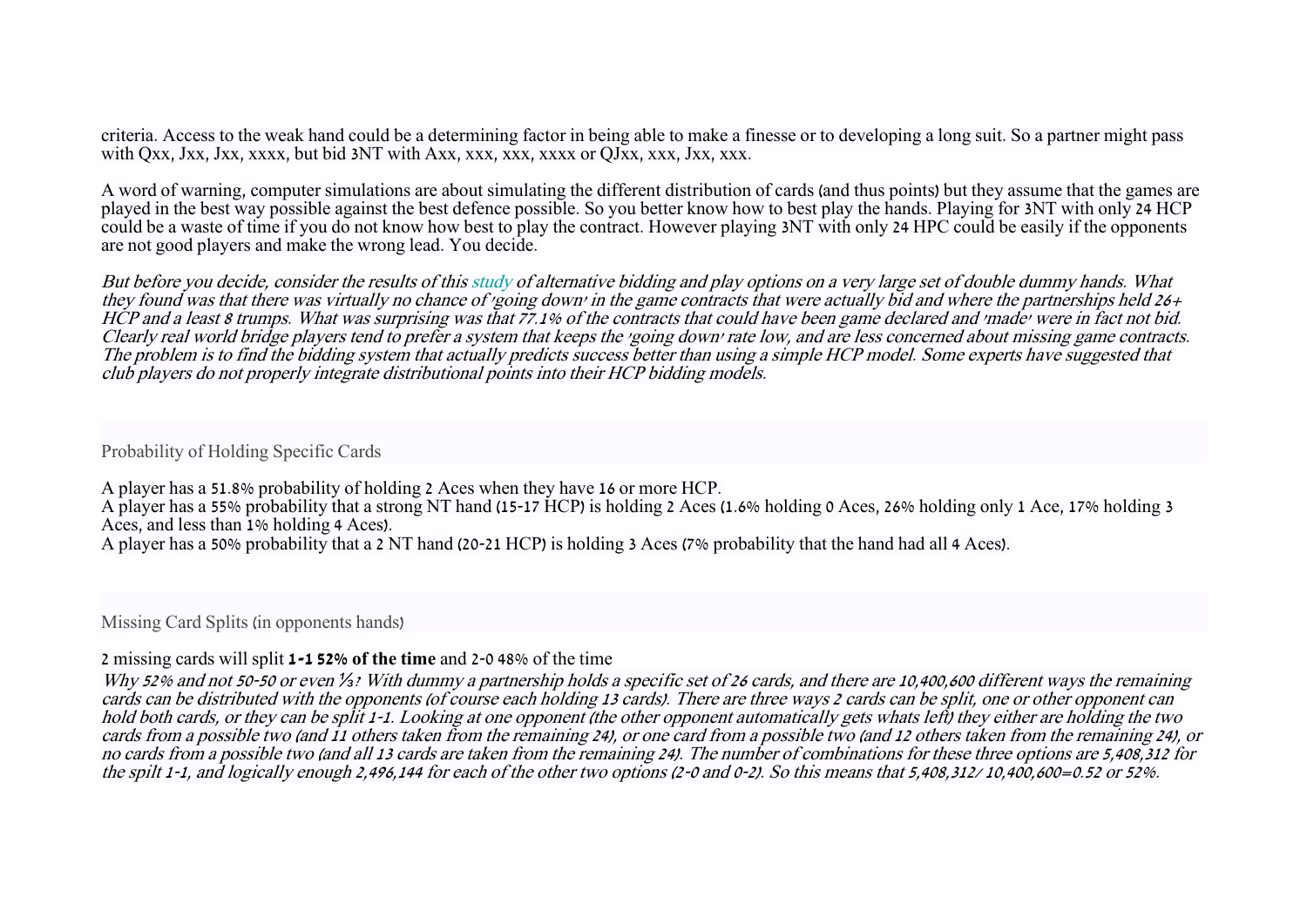3 missing cards will split **2-1 78% of the time** and 3-0 22% of the time

4 missing cards will split **3-1 49.7% of the time**, 2-2 40.7% of the time and 4-0 9.6% of the time

One of the 'classical' card playing challenges is when declarer holds 9 cards in a suit with the two top honours, but is missing the Queen. The question is to finesse or to play Ace and King to drop Q-x? A simplistic reply might be that a 2-2 split only occurs about 40% of the time, so a player must finesse. We must remember that a 3-1 split occurs with a probability of 49.74% and a 4-0 split occurs with a probability of 9.56%. Often the finesse can be taken only in one direction, but occasional it can be taken in either direction. In the first case the exposed honour should be played. There is a 12.4% probability that the Q is a singleton in a 3-1 split. There is also a 4.78% probability that the Q is still on the right side (for declarer) in a 4-0 split. So the total probability of dropping a O by playing a top honour and adapting to the outcome (play a successful finesse or play to drop) is in fact 58%. Naturally this is based purely on the probabilistic distribution of cards, and often more information can be inferred from the bidding and play of the cards.

5 missing cards will split **3-2 67.8% of the time**, 4-1 28.3% of the time and 5-0 3.9% of the time

If declarer is holding with dummy 8 cards in a suit and Ace and King, they have only a 27% probability of dropping the Queen as a singleton or doubleton, so a 50-50 finesse is better odds, and they can be improved to 55.7% by playing out one top honour before taking the finesse (i.e. the Queen could be a singleton).

6 missing cards will split **4-2 48.4% of the time**, 3-3 35.5% of the time, 5-1 14.5% of the time, and 6-0 only 1.5% of the time. If declarer holds 7 cards in a suit, how best to play the odds? Holding A-K-Q-10 and x-x-x in dummy declarer might need to finesse the Jack. If declarer looks to break the suit first (two rounds), then tries for the finesse, they increase the probability of success from 50-50 to 67.5%. If declarer holds A-J-10-x with x-x-x in dummy, there are only 4 relevant distributions of honours, both on the left, both on the right, and 2 ways for them to be split. By taking the finesse twice declarer has a 75% probability of making 3 out of the 4 tricks. If declarer is holding 7 cards in one suit and 8 cards in another (but with the Queen missing), the split 3-3 in the 7 cards suit has a probability of 35% whereas the probability to drop a Q doubleton is only 27%. The probability to finesse the Queen is 50-50.

Will Opponent's Ruff?

The probability that opponents will ruff (trump a trick) depends upon the number of cards left in their hands. For example, if only 2 cards are held by opponents there is a 48% probability that one opponent is holding both, and therefore the other opponent has a void (and could ruff on the 1st trick played in that suit).

When opponents are holding 3 cards in a suit there is a 22% probability that one opponent will ruff on the 1st trick played in that suit, and a 100% probability that they ruff the 2nd trick played in that suit.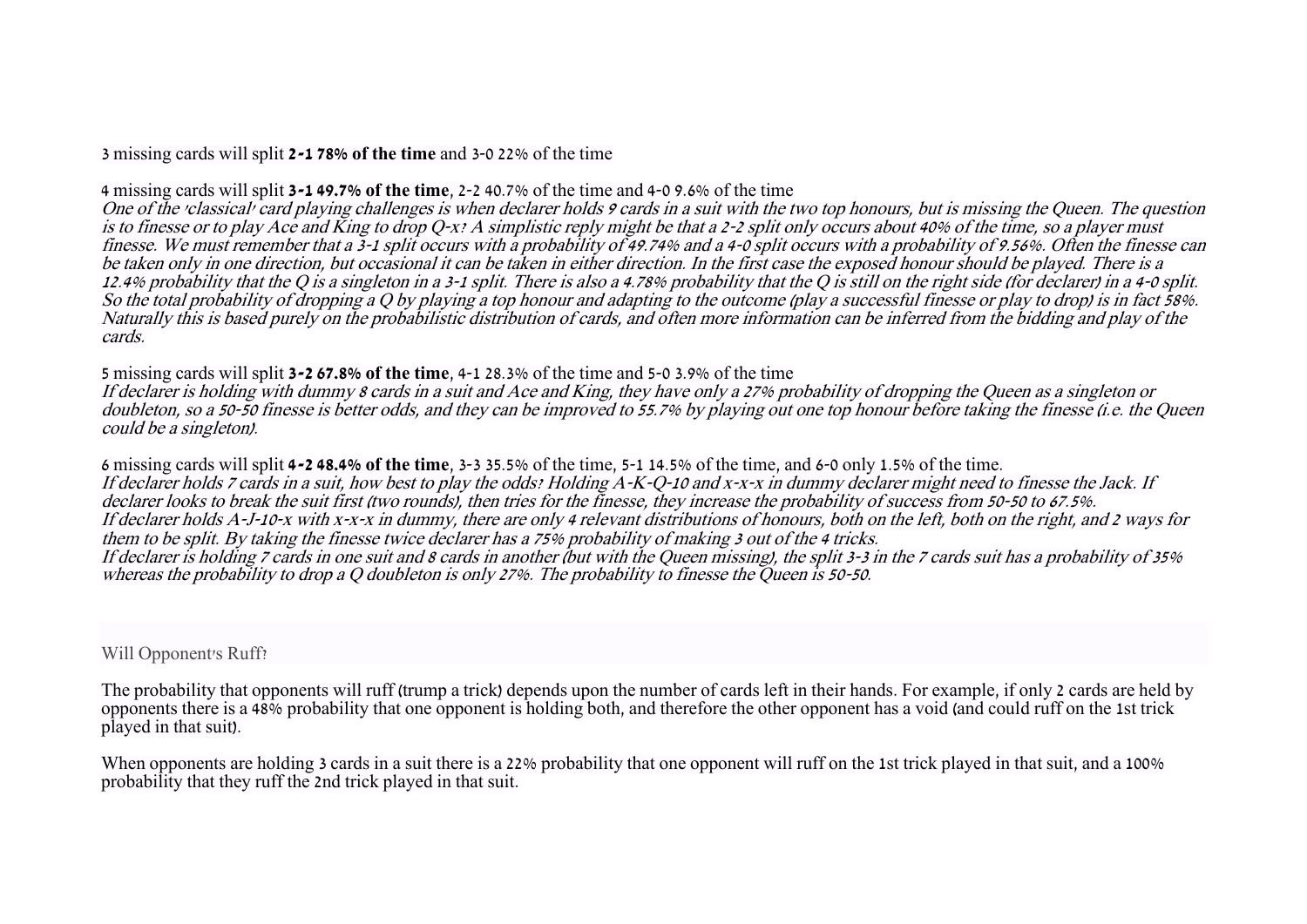When opponents are holding 4 cards in a suit there is a 10% probability that one opponent will ruff on the 1st trick played in that suit, and a 60% probability that they ruff the 2nd trick played in that suit.

When opponents are holding 5 cards in a suit there is a 4% probability that one opponent will ruff on the 1st trick played in that suit, and a 32% probability that they ruff the 2nd trick played in that suit.

When opponents are holding 6 cards in a suit there is a 2% probability that one opponent will ruff on the 1st trick played in that suit, and a 17% probability that they ruff the 2nd trick played in that suit, and a 65% probability that they ruff the 3rd trick played in that suit.

When opponents are holding 7 cards in a suit there is a 1% probability that one opponent will ruff on the 1st trick played in that suit, and a 8% probability that they ruff the 2nd trick played in that suit, and a 38% probability that they ruff the 3rd trick played in that suit.

Playing Tricks

The expression 'playing tricks' often pops up in bridge manuals and is particularly useful when looking at 6+ card suits for weak-two and pre-emptive bids. You count 1 point for each winning card (e.g. A-K-Q would be 3 points), and 1 point for the 4th, 5th, 6th, cards, etc. You also count ½ points to represent potential winning honours (e.g. K-x would be ½ point, K-J-10 would be 1½ points, A-Q-10 would be 2 points, and A-Q-J would be 2½ points).

The most probable are hands with 5 playing tricks (12.6%). Around 45% of all hands hold between 4 and 6 playing tricks.

Losing Tricks

You will remember that the [losing-trick count](https://en.wikipedia.org/wiki/Losing-Trick_Count) is useful for evaluating hands that could be played in a suit. Each suit can only have 3 losers. A singleton is just 1 loser, an A-K-x-x would also be just 1 loser, and a  $\overline{J}$ -10-x-x-x would be just 3 losers. Generally an opening bid is assumed to have 7 losers, and a reply at the one level is presumed to represent 9 losers. Subtracting the number of losers for the partnership from 18 tells us the level that the hands can be played at, e.g.  $18 - 7$  (opening bid)  $-9$  (one level reply) = 2, suggesting that 8 tricks can be won and a 2-level contract would be appropriate.

The most probable number of losers in a hand is 8 (24.5% of all hands hold 8 losers). Holding 7 losers has a probability of 23%, or about 1 hand in 4.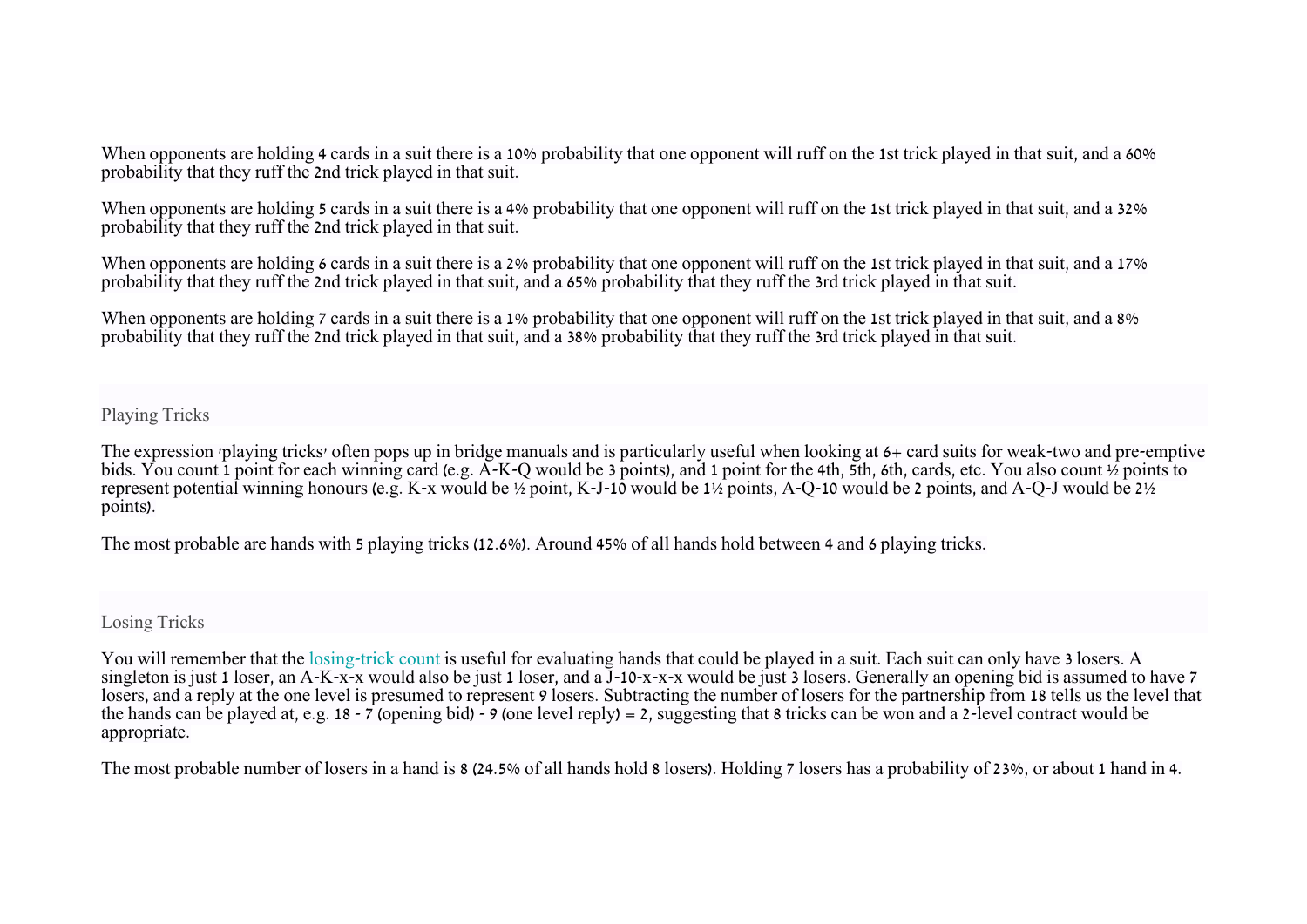Holding 10 losers or more happens 10.4% of the time, or 1 in 10 hands should be automatically Passed unless you are forced to speak.

Holding exactly 9 losers happens 17.6% of the time, or around 1 in every 6 hands.

Holding only 5 losers happens only 6.9% of the time, and holding 4 or less losers in one hand happens just 2.8% of the time.

Quick Tricks

[Quick tricks](https://en.wikipedia.org/wiki/Hand_evaluation#Quick_Tricks) are also often called 'defensive tricks' and represent tricks that might be won taken from just the two top cards in each suit, and assuming that the shortest suit in the hand is trumps. A-K-J-10 would be just 2 quick tricks, A-Q-J would be 1½ quick tricks, K-Q-J-10 would be just 1 quick trick, and even a singleton K would be a ½ quick trick.

About 50% of all hands have 1, 1½ or 2 quick tricks. Nearly 70% of all hands have 2 or less quick tricks, and only 20% of hands have 2½ or 3 quick tricks in them.

Some players expect an opening hand to hold at least 2½ quick tricks, and that game is possible with a combined 5 quick tricks. Just as with losing tricks, quick tricks can be used to evaluate 'boarder line' hands. You must/will always open the bidding with 14 HCP, but do you open with 12 HCP or 13 HCP and only 1½ or 2 quick tricks? Using quick tricks can stop players adding too many 'soft values' to their hand, and can certainly help in deciding to compete, to double, or to Pass. Milton Work attributed 4 points for an Ace and 3 points for a King to stress how important these cards are in controlling the timing needed to make game. Opponents who hold Aces and Kings can gain time to create addition winners, and defeat a contract. Some players can go too far in the bidding when they try to offset the lack of quick tricks with 'soft values', and this is also true for those players that double a game contract based on a soft HCP count rather than on quick winners. Example, holding Q-J-x, J-x, A-x-x, Q-J-10-x-x, looks nice as a defensive hand, but actually only holds 1 quick trick. Keeping the same number of points, this hand  $K-Q-x$ , x-x,  $A-Q-x$ , x-x-x-x-x has 2½ quick tricks, and could be even stronger if sitting behind the opener.

Some players judge their competitive overcalls and defensive bids based upon quick tricks.

It is very important to only use a ['take-out' Double](https://en.wikipedia.org/wiki/Takeout_double) in a competitive auction when holding good quick tricks. This kind of Double in a competitive auction informs partner about the **nature** of your HCP holding, e.g. it could mean 13 HCP and with at least 2 quick tricks. This helps a partnership understand when to Pass or Double the final contract. If partner is holding 13 HCP in 'softer' values an overcall might be a better option than making a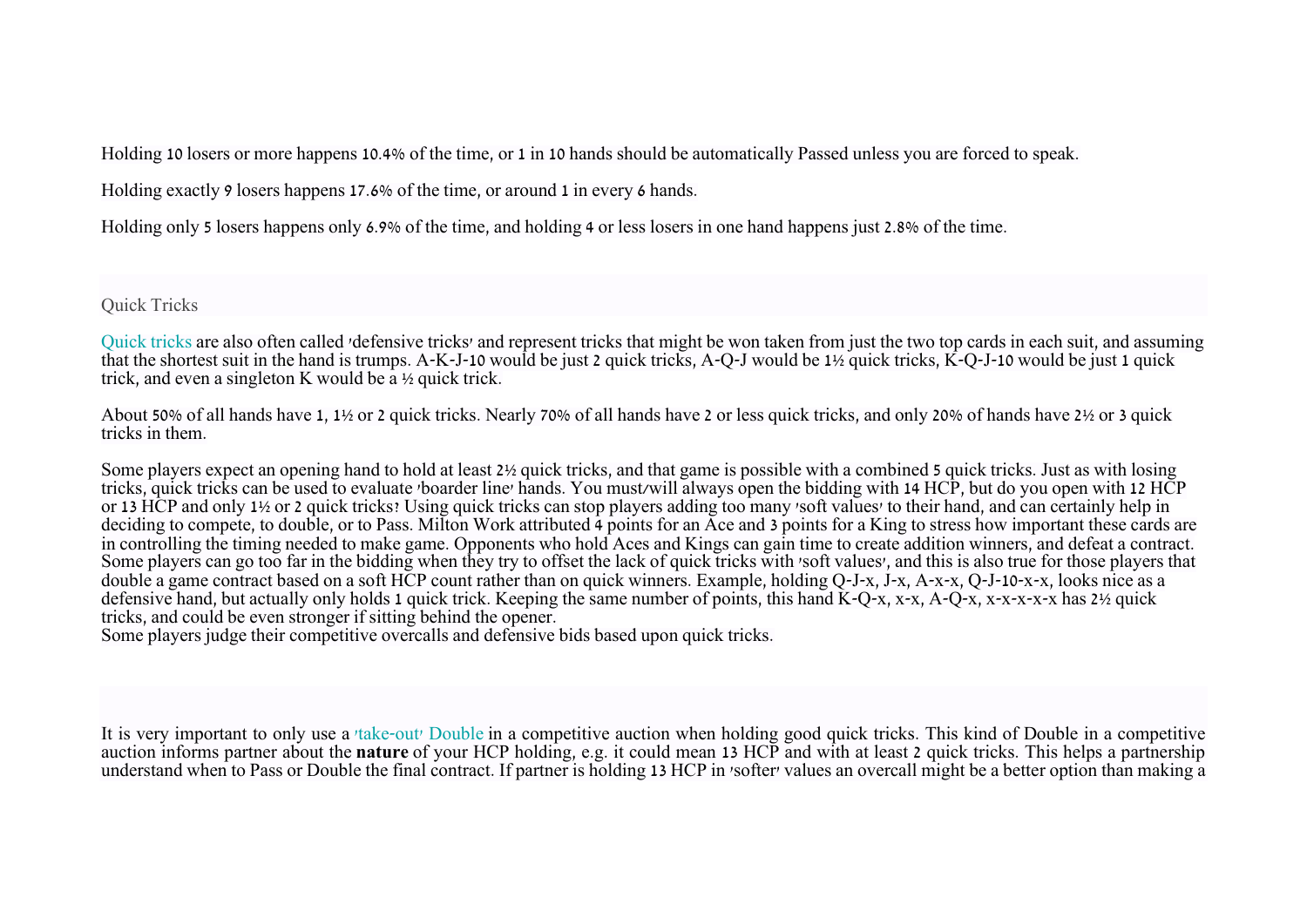| defensive                                                                                                            | oriented | Double. |
|----------------------------------------------------------------------------------------------------------------------|----------|---------|
| Many expert players have said that quick tricks and controls are the key to make a good assessment of a bridge hand. |          |         |
| Controls                                                                                                             |          |         |

We saw that Aces and Kings are controls, and controls can be easily counted if you give Aces 2 points and Kings 1 point. Hands are most likely to hold 3 controls (20.9%) or 2 controls (20.5%). More than 60% of all hands contain 3 or less controls, and nearly 80% have no more than 4 controls.

# Taking a [Finesse](https://en.wikipedia.org/wiki/Finesse)

The finesse is one of the basic card playing techniques, but as we have seen on this webpage the finesse is essentially a question of probabilities (even if the bidding and card play can be invaluable in helping declarer find the best line of play).

Declarer has an *a priori* probability of 50% of success with a finesse in the following situations: A-Q-x in front of x-x-x there is a 50% probability of winning 2 tricks Q-J-10 in front of A-x-x there is a 50% probability of winning all 3 tricks Q-x-x in front of A-x-x there is a 50% probability of winning 2 tricks

Declarer has an a priori probability of 25% to take two different successful finesses Declarer has an *a priori* probability of 12.5% to take three different successful finesses

Declarer has an *a priori* probability of 75% to take two different finesses, one of which will be successful Declarer has an *a priori* probability of 50% to take three different finesses, two of which will be successful Declarer has an *a priori* probability of 87.5% to take three different finesses, one of which will be successful

Lets consider two different hands A-Q-10 and A-J-10, the probability to successfully finesse both honours is 25%, the probability to win one of the finesse and make two tricks out of three is 50% when the honours are split, and the probability to lose both finesses is 25%. Therefore the <sup>a</sup> priori probability to win two tricks by finessing both honours is 75%, but if declarer loses the first finesse, the second finesse has a 67% a posteriori probability of success.

Declarer should play these finesses are follows: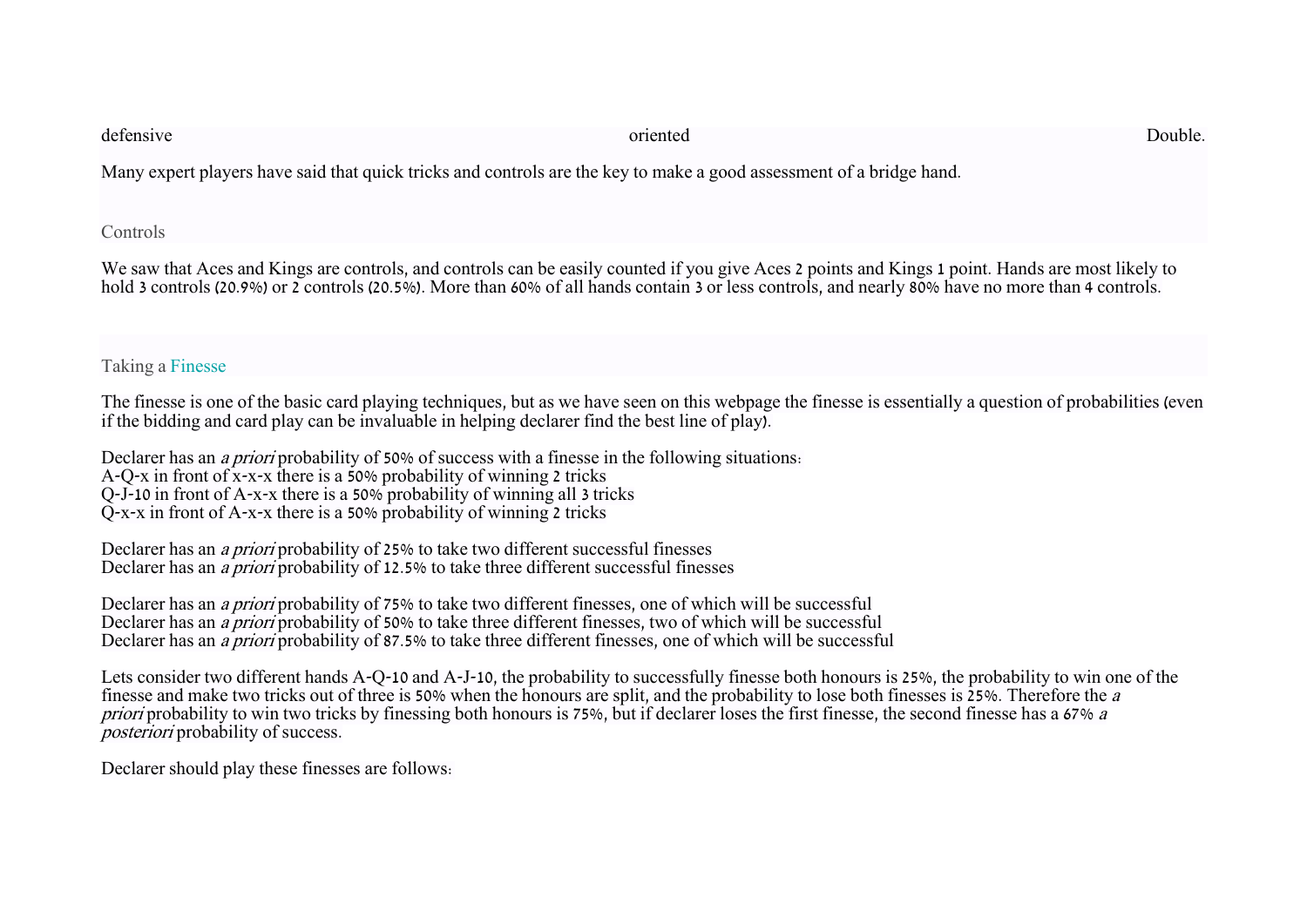A-Q-J-10-x-x in front of x-x-x-x-x, with 11 cards play the Ace for a 1-1 split (52%) and drop the King

A-Q-J-x-x in front of x-x-x-x-x, with 10 cards finesse because playing the Ace to drop the King has only a 26% probability

K-x-x-x in front of A-J-x-x-x, with 9 cards play King and then finesse the Queen has a 47.8% probability, against a 52.2% to drop the Queen by playing Ace and King

A-x-x in front of K-J-x-x-x, with 8 cards play Ace and then finesse the Queen has a 52.8%, against only 34.7% to drop the Queen by playing Ace and King

K-J-10-9 in front of A-8-x-x, can be finessed in either direction each with a 50% probability, but the opponents bidding and play may provided additional information

A-K-10-7 in front of Q-x-x, play Ace then Queen, keeping open the possibility to finesse the Jack, but without any additional information there is slight advantage to playing the King to drop the Jack

A-K-Q-10 in front of x-x, play Ace or King then finesse the Jack is much better than hoping to drop the Jack

A-K-Q-10-x in front of x-x, there is a small advantage to playing out Ace, King and Queen hoping to drop the Jack

K-Q-10-x-x in front of A-x, there is a small advantage to playing out Ace, King and Queen hoping to drop the Jack

These 'basic' forms of finesse can be summarised as:

Finesse is always better if you have 10 cards and are missing the King, or with 8 cards and are missing the Queen, or with 6 cards and are missing the Jack.

It is **marginally** better to go for the drop if you have 11 cards and are missing the King, or with 9 card and are missing the Queen, or with 7 cards and are missing only the Jack (but have the 10).

There are hand where a finesse is needed, but the question is how to finesse or what to finesse.

Holding J-8-x-x-x with A-Q-9-x-x in dummy many declarers would look to a simple finesse of the King by playing up to the A-Q pair, but the better option is to play J which also protects against K-10-x being held by the left-hand opponent.

With almost the same hands as above, but holding J-8-x-x with A-Q-9-x-x in dummy the better approach is to finesse to the A-Q. Then if the 10 drops from the right-hand opponent, declarer can finesse the King again, and if the right-hand opponent drops a small card, then declarer plays the Ace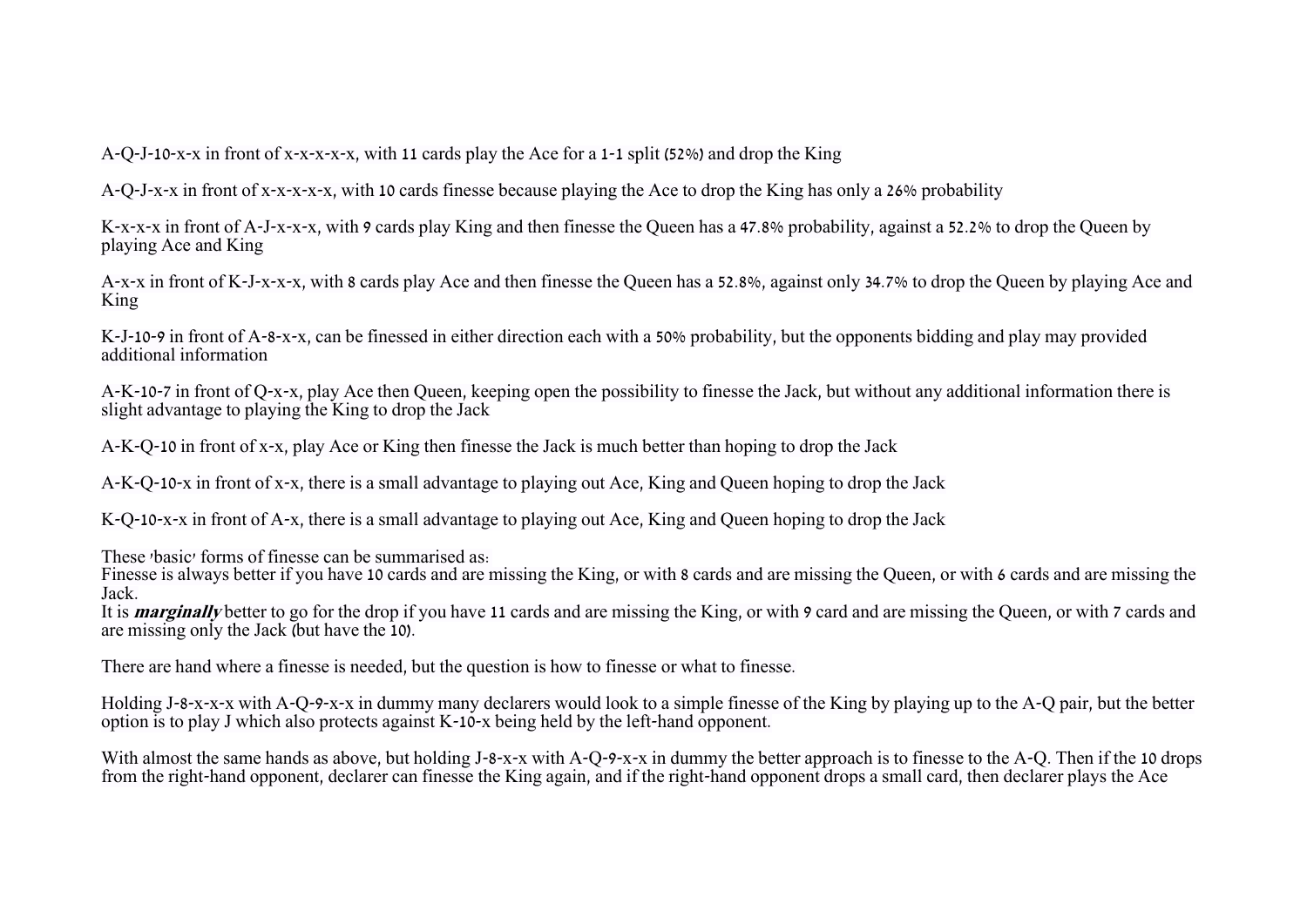hoping for a split of K-x/J-x. If declarer plays the Jack and the left-hand opponent covers it with their singleton King, the declarer will lose a trick to 10-x-x held by the right-hand opponent.

Holding J-8-x-x with A-Q-9-x in dummy the better option is to finesse with the Jack. If the Jack is covered, declarer can finesse the 10 against Q-9. This is the best option, even if the chance of success is limited (approx. 27%).

Holding x-x-x-x with A-J-10-x-x in dummy first finesse through the 10, and if it loses finesse again through the Jack. This has a 75% probability of winning one of the two finesses.

Holding K-x-x-x with A-10-x-x-x in dummy (note the missing touching honours) it is best to plan to play Ace and King for the 2-2 split (52%). Why is it better to first play the King? What happens if declarer plays the King and the right-hand opponent drops one of the two honours (Queen or Jack). New information has been provided which changes the *a posteriori* probabilities. Now the probability to drop the other honour by playing the Ace is only 35.3%, and the probability to finesse the outstanding honour through A-10 is 64.7%.

Let us think about this. Before playing the King there were a large number of ways that 4 cards could be distributed across the opponents hands (including  $Q$ -J-x-x/- through to -/ $Q$ -J-x-x) and a small advantage for the split 2-2. Now with one honour from the right-hand opponent falling under the King there are only three possible explanations. The options are now  $Q$ -x-x/J, J-x-x/Q and x-x/Q-J and two of those three options require a finesse.

Holding K-x-x-x with A-10-9-x in dummy, first play the King then finesse twice irrespective of the card that drops from the right-hand opponent.

Holding x-x-x-x with A-Q-10-x-x in dummy finesse through A-Q and if it loses play out the Ace to try and drop the Jack.

Holding one card less with x-x-x with A-Q-10-x-x in dummy finesse first though the Q-10 and if it loses to the Jack finesse again through A-Q for the King.

Holding x-x-x-x with A-Q-J-x-x in dummy the *a priori* probability of the finesse is 50-50 (50%). But declarer now plays x to the A-Q, and the lefthand opponent plays a small value card x. Does the probability of a finesse change? The fact that the left-hand opponent has played a card provides more evidence concerning the possible distribution of the remaining cards, i.e. we must now look at a posteriori probabilities. For example it eliminates the distribution -/K-x-x-x. If we focus on determining the relative probabilities of a successful finesse versus successfully dropping the King by playing the Ace. Because we are looking the relative probabilities of success we ignore all the distributions where the finesse fails with the King protected with the left-hand opponent. The only distribution that would successfully drop the King is x-x-x/K and this has an a posteriori probability of 13.75%, the remaining 86.25% tells us that we should continue as planned to take the finesse and to ignore the fact that the left-hand opponent has played a low value card.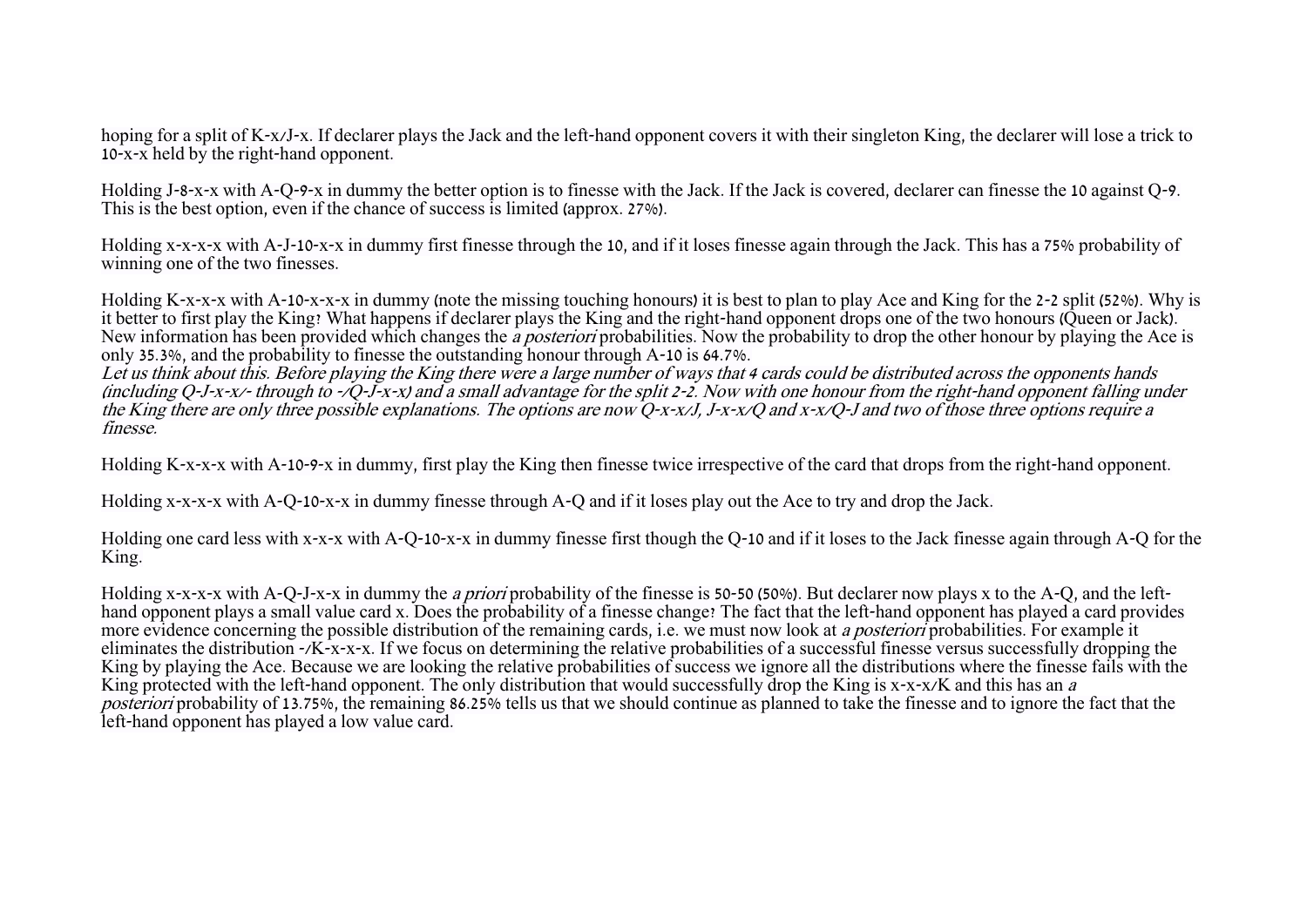"With 8 ever, with 9 never"

This so-called ['rule of thumb'](https://en.wikipedia.org/wiki/Rule_of_thumb) is based on an understanding of probability, or is it? I've taken this description from the same [person](http://www.durangobill.com/BrSplitHowTo.html) who wrote up the example just above. What "with 8 ever, with 9 never" just means that a player should always finesse a Queen if they are holding an 8-card suit, but never finesse a Queen with a 9-card suit.

Let's consider first the 8-card suit. Opponents hold 5 cards, split 3-2 (or 2-3) with a probability of  $2 \times 0.3391 = 0.6782$  (67.8%), split 4-1 (and 1-4) with a probability of 2x0.1413 = 0.2826 (28.3%), and split 5-0 (and 0-5) with a probability of 2x0.0196 = 0.0392 (3.9%). Declarer will need entries to take a finesse and should play a top honour (Ace or King) first before finessing the Queen. Playing out a top honour is a protection against one of 5-0 or 0-5 splits, since the finesse can then be made against a known distribution (probability of finding the Queen on a 5-0 split on the 'good' side is 0.0196 or 1.96%). Playing out a top honour also protects against a split of 4-1 (or 1-4) where the Queen is a singleton (probability of 0.0283 or 2.83%). Playing out a second card for the finesse will drop the Queen in a doubleton (distribution 3-2) on the 'good' side (probability 0.1357 or 13.57%). The probability that the finesse is a success (against a distribution 3-2 with the Q-x-x on the 'good' side) is 0.2035 or 20.35%. And finally the probability that the finesse is a success (against a distribution 4-1 with the Q-x-x-x siting on the 'good' side) is 0.1413 or 14.13%. Adding together all the 'positive' probabilities makes  $0.0196 + 0.0283 + 0.1357 + 0.2035 + 0.1413 = 0.5283$  or  $52.8\%$ .

A 52.8% probability of making a successful finesse might not appear that interesting, but it must be compared with the alternative. Holding an 8-card suit and playing Ace and King will drop the Queen with a 34.7% probability. So which odds do you prefer 34.7% or 52.8%?

So thats the "with 8 ever", but what about "with 9 never"? This time declarer has with dummy a total of 9 cards in a suit, but is still missing the Queen. The odds are 40.7% for a split 2-2, 49.7% for a split 3-1 (and 1-3), and 9.6% for a split 4-0 (and 0-4). The routine is the same, take a first trick with one of the top honours, then finesse. Declarer will have a probability of 56.2% for the finesse, but will have a 57.9% probability of dropping a Queen singleton or doubleton (and including a 'marked' on the 'good' side). The reason why many experts warn against a simplistic "with  $\frac{1}{2}$  never" is that the odds are not so different, and there could be good reasons to still take the finesse. For example, with just a 1.7% advantage for the split, declarer might decide that it is more important to play the finesse so that a dangerous opponent does not gain the lead.

More information

If you want to delve into the finer details of these probabilities check out the [Occasional Enthusiast](http://www.occasionalenthusiast.com/bridge-hand-probability-analysis/) and [TaigaBridge.](https://taigabridge.net/index.htm) You may have to hunt around a bit but all the above data can be found 'somewhere' on the web, or you can also calculate them yourselves. Here are a few more webpages that might be of interest, [Hand Evaluation Stats,](http://www.rpbridge.net/8j17.htm) [Durango Bill,](http://www.durangobill.com/Bridge.html) [Tommy's Bridge Blog](http://tommybridgeblog.blogspot.com/) (last updated Aug. 2015), [Lessons with the Texas Capital Bridge](http://www.austinbridge.org/sbruce/lecture/LectureHandouts.html)  [Association,](http://www.austinbridge.org/sbruce/lecture/LectureHandouts.html) [For Bridge Players](http://www.rpbridge.net/index.htm) (and the webpage [Odds & Theory\)](http://www.rpbridge.net/rpot.htm), [Richard Pavlicek,](http://www.rpbridge.net/rpot.htm) and [Bridge Winners](https://bridgewinners.com/) and a whole series of pages on [Conditional Probabilities and Bayes' Theorem.](https://bridgewinners.com/article/view/conditional-probabilities-and-bayes-theorem/)

Many of the statistical tables on these different websites are the same, but not all, so it's important to read carefully the exact description of the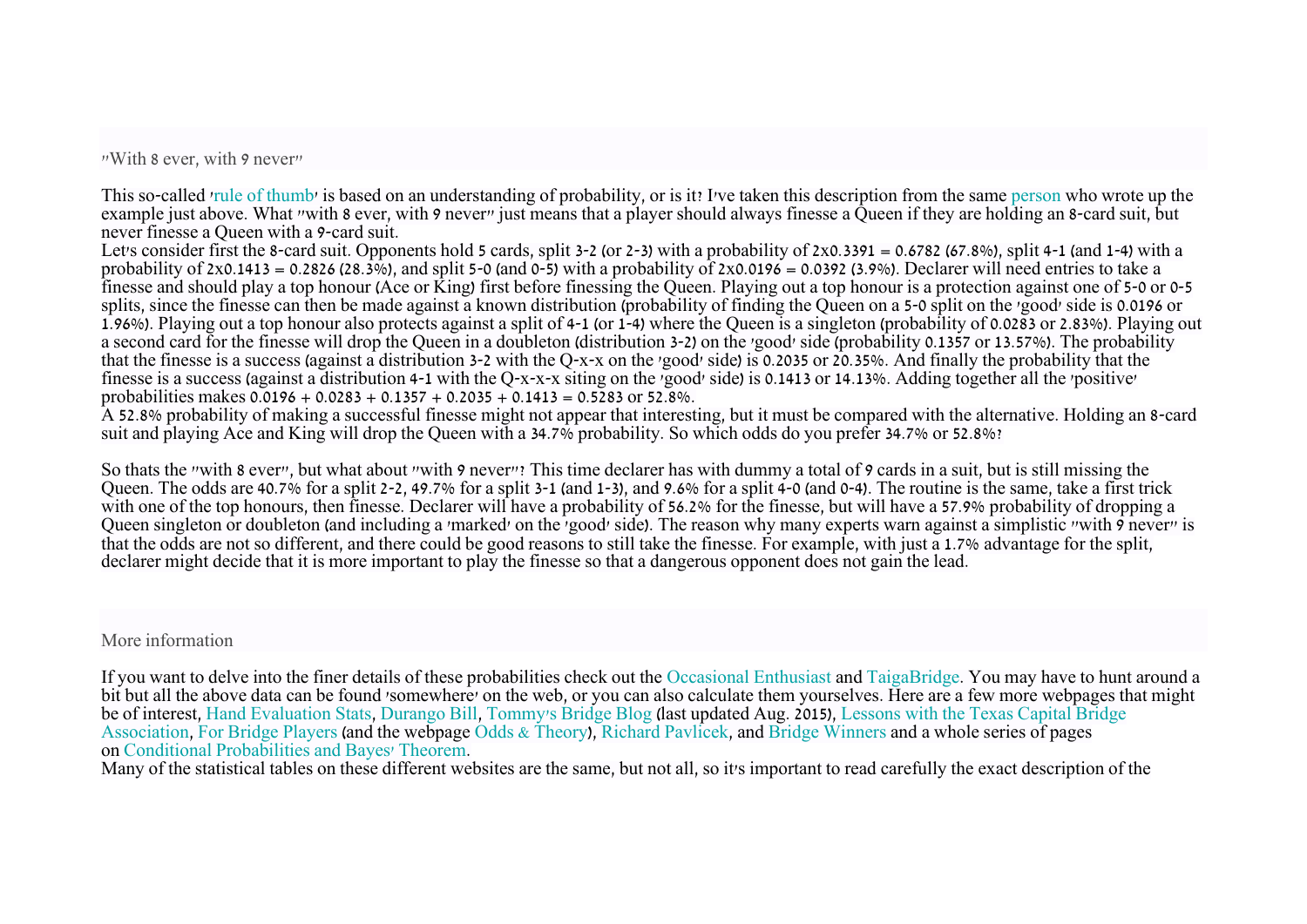calculations being made.

Sick of Probabilities?

So many percentages and probabilities, it's impossible to remember them all, so you end not remembering any of them. The reality is that better players know the odds, but the importance is not the exact percentages, but to know the better alternatives. So which one are worth remembering?

Here I've copied out **what people think** are the most important ones (it does not mean they are right).

"The odds to end up playing  $1 \bullet$  are 5/10,000, so don't be afraid of opening  $1 \bullet$  with a short suit"

"The most frequently bid contract at the 1-level is 1NT, at the 2-level is 2♠, and at the 3-level its <sup>3</sup>♠" (note:- 'bid' does not mean 'made')

"You have more than a 70% chance of bidding and making <sup>1</sup>♥ or 1♠"

"The most frequently played 'game' contract is 3NT, followed by 4 $\bullet$  and then 4 $\bullet$ "

"The most frequent contracts where players miss 'game' is when they stop in 2NT, and then in 2♥ or 2♠"

"Contracts of 3♥ or 3♦ go down more often than you think, in part because of poor invitational bids and in part due to competition for the contract". "An opening 2NT followed by three Passes, goes down 60% of the time"

"3NT makes more often than it should, in part because it includes unbid 4NT and 5NT hands, whereas the least frequently played contract is 5NT"

 $\sqrt{y}$  Too few minor contract slams are bid and made, in part because too often players stop in 3NT $\sqrt{y}$ 

"85% of 7NT contracts are made"

"The average number of tricks made is  $9$ , and there is a 42% chance of making  $9$  or 10 tricks".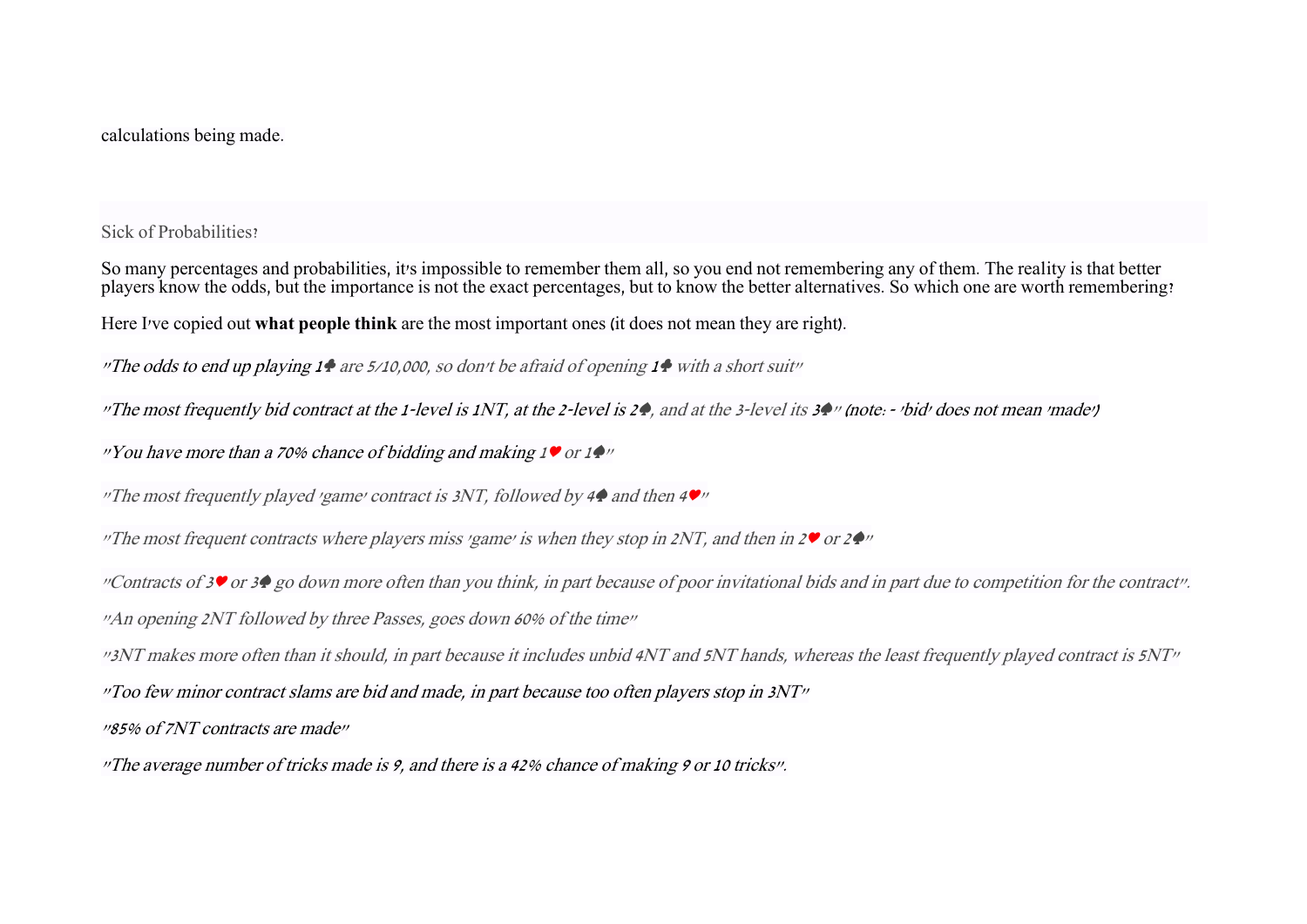$\bullet$  And:  $\text{-}$ 

"If the number of cards you and dummy hold are an even number, the probability is that the odd number of cards held by the opponents will split as evenly as possible, The probability of this division is always more than 50% and gets greater as your holding progresses from 6-8-10 cards. Remember the Rule, forget the specifics"

"If the number of cards you and dummy hold are an odd number, the probability is that the cards in the suit held by opponents will split unevenly. The probability of a even split increases as your holding progress from 5-7-9 cards, but never reaches 50%"

This is the same as saying. "An even number of cards probably don't split evenly" - i.e. 6 card missing will probably split 4-2 "An odd number of card probably do split evenly" - i.e. 7 cards missing will probably split 4-3 "But when holding 11 cards in a suit play for the split 1-1 (52%)"

Next:-

"If you hold 9 or 10 cards you should finesse a King, but not a Queen or Jack"

"If you hold 7 or 8 cards you should finesse a King or Queen, but not a Jack"

"Two finesses will both succeed only 25% of the time", but "one of two finesses will succeed 75% of the time"

"If one of your opponents bid or doubled, they are most likely to be holding the missing Ace or King"

"If one opponent is long (or short) in one suit, they are likely to be long in another suit"

"The opponent who holds a long suit is most likely to hold the missing honour card in that suit"

"If one opponent drops one card of a missing pair, then the odds are they don't have the other missing card"

Sometimes declarer is faced with taking either a finesse (50-50) or going for a split, but often they can't remember the probabilities. What is really important is only to remember those splits which have a **probability of success greater than 50% or are the most probable**. In fact 4 cards split 3-1